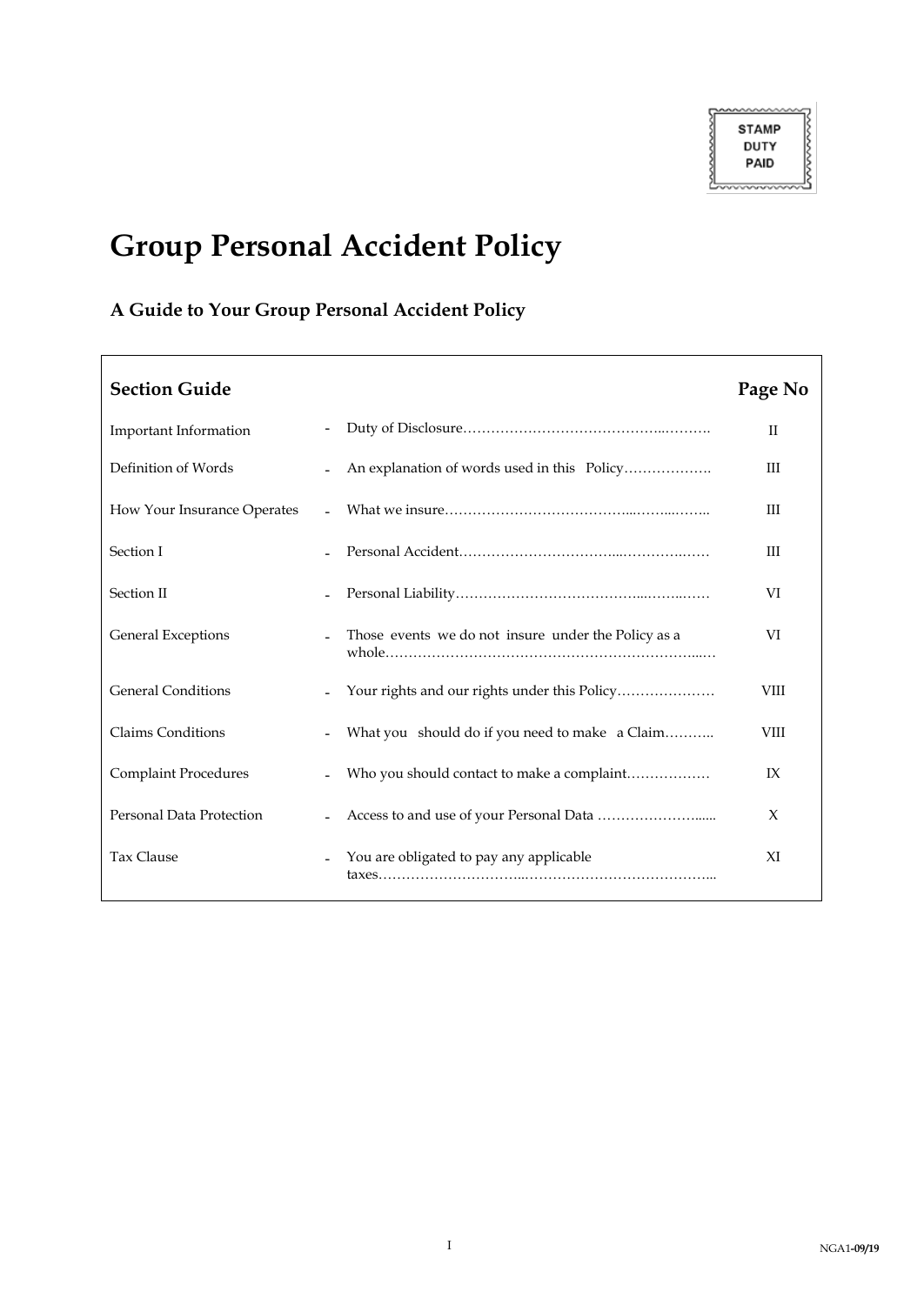### **IMPORTANT INFORMATION**

### **Duty of Disclosure – Information and Changes We Need to Know About**

Pursuant to Schedule 9 of the Financial Services Act 2013, you are required by law to tell us all the facts that you know or are expected to know about the risk we are accepting from you.

You must take reasonable care to provide complete and accurate answers to the questions we ask and should also disclose all relevant information which may influence us in the acceptance of this insurance. This duty shall continue until the time this Policy is renewed.

If any of the information on which this insurance is based is incorrect, inaccurate or changes after you purchased your Policy and during the period of your Policy, please provide us with the details by contacting your Insurance Advisor or our nearest MSIG Branch.

The duty of disclosure applies to you, and other persons insured under the Policy. If you provide information for another insured person, it is as if they provided it to us.

If the information provided by you is not complete and accurate, we may:

- cancel your Policy; or
- declare your Policy void from inception; or
- revise the premium and/or terms and conditions of your Policy; or
- not pay any claim that has been made or will be made under the Policy

You must observe and fulfil the Terms, Conditions, Endorsements, Clauses or Warranties of the Policy.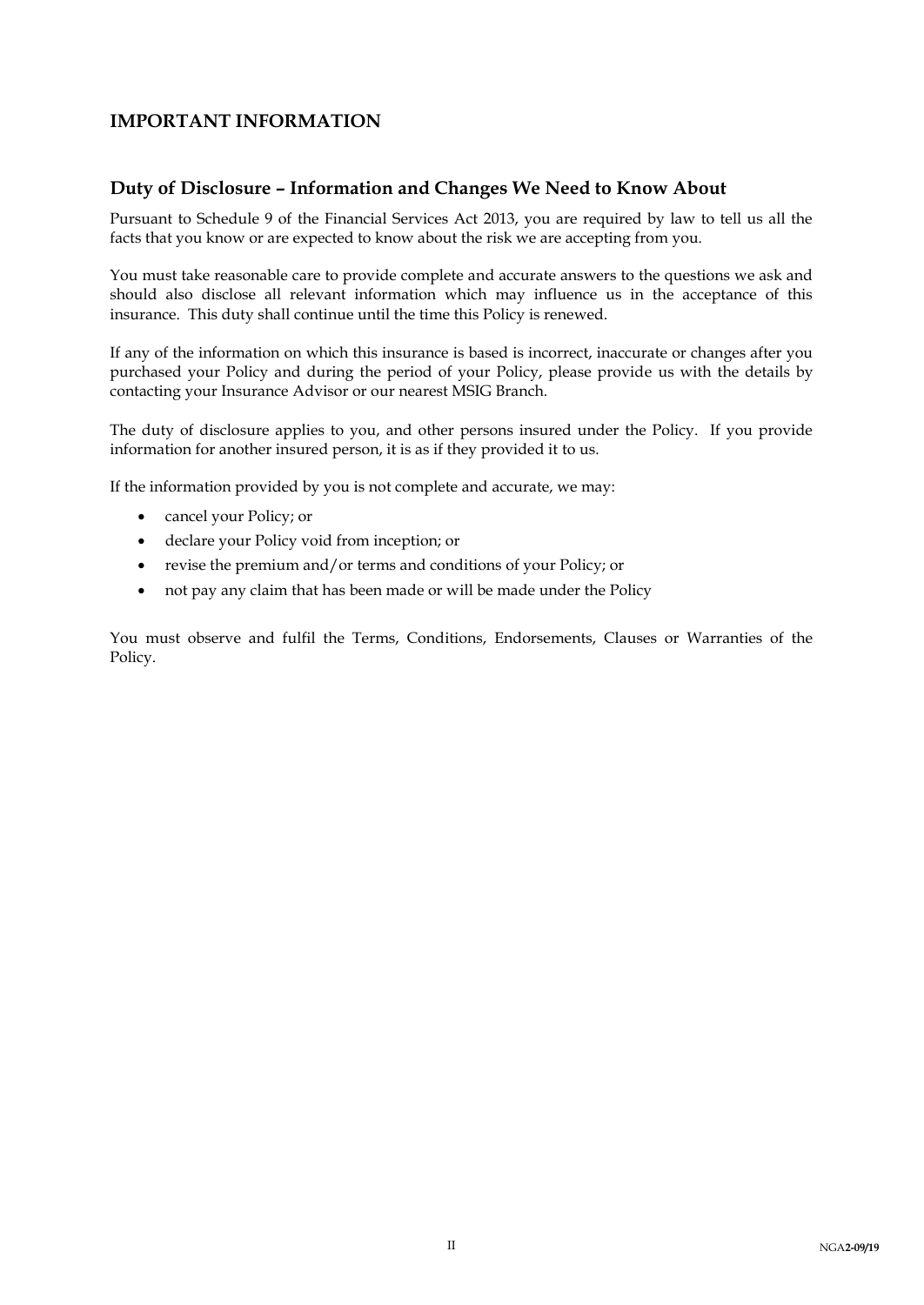### **Definition of Words**

Certain words have been defined below. These have the same meaning wherever they are used in this Policy or the Schedule and are highlighted in the Policy by being shown in bold print, e.g. **Insured Person, Injury,** etc.

#### **Insured / Insured Person / You / Your**

means each of the persons described as such in the Schedule.

#### **We/ Us / MSIG**

means **MSIG Insurance (Malaysia) Bhd**

#### **The Schedule**

means details of the **Insured Person** and certain elements of the insurance provided. **The Schedule** is part of the Policy.

#### **Injury**

means bodily injury suffered anywhere in the world caused solely by an accident and not by sickness, disease or gradual physical or mental wear and tear.

#### **Weekly Benefit**

means any compensation payable at a rate per week and certified by a registered medical practitioner.

#### **Medical Practitioner**

means any person qualified by a degree in western medicine and legally licensed and authorised to practise medicine and surgery.

#### **Chiropractor / Traditional Medical Treatments**

means treatment by chiropractor or any traditional form of treatments by chinese sinseh/bonesetters, bomoh or any other traditional physician available in Malaysia. The first received treatment must be at a clinic registered with the Ministry of Health.

### **How Your Insurance Operates**

Your MSIG Group Personal Accident Policy is a contract between **us**, the Company, and **you,** our Insured named in the **Schedule.**

In consideration of you paying to us the required Premium, **we** agree to indemnify you in the manner and to the extent described in the Policy and in the **Schedule**, in respect of the events occurring during the Period of Insurance, or any subsequent period for which you pay and **we** accept the required Premium.

### **Section I**

#### **Personal Accident**

### **We will pay you for Injury:**

The compensation for death or disablement (the Benefits) as described below if the **Insured Person** is injured and within two years of its happening the **Injury** is the sole cause of the death or disablement.

|    |                                                          | <b>Benefits</b>                                                                                                                           | Compensation                                     |
|----|----------------------------------------------------------|-------------------------------------------------------------------------------------------------------------------------------------------|--------------------------------------------------|
| 1. |                                                          | <b>Accidental Death</b>                                                                                                                   | The Sum Insured specified in the <b>Schedule</b> |
| 2. | <b>Permanent Total Disablement</b><br>as specified below |                                                                                                                                           | Percentage                                       |
|    |                                                          |                                                                                                                                           | The Sum Insured specified in the <b>Schedule</b> |
|    | a.                                                       | Total and permanent disablement from engaging in<br>or attending to employment or occupations of any<br>and every kind                    | 100%                                             |
|    | b.                                                       | Total and permanent loss of all sight in one or both eyes                                                                                 | 100%                                             |
|    | C.                                                       | Total loss by physical severance or total and permanent loss<br>of use of:<br>One or two limbs<br>One or two hands<br>Arm above the elbow | 100%<br>100%<br>100%                             |
|    |                                                          | Arm at or below the elbow<br>Leg above the knee                                                                                           | 100%<br>100%                                     |
|    |                                                          | Leg at or below the knee                                                                                                                  | 100%                                             |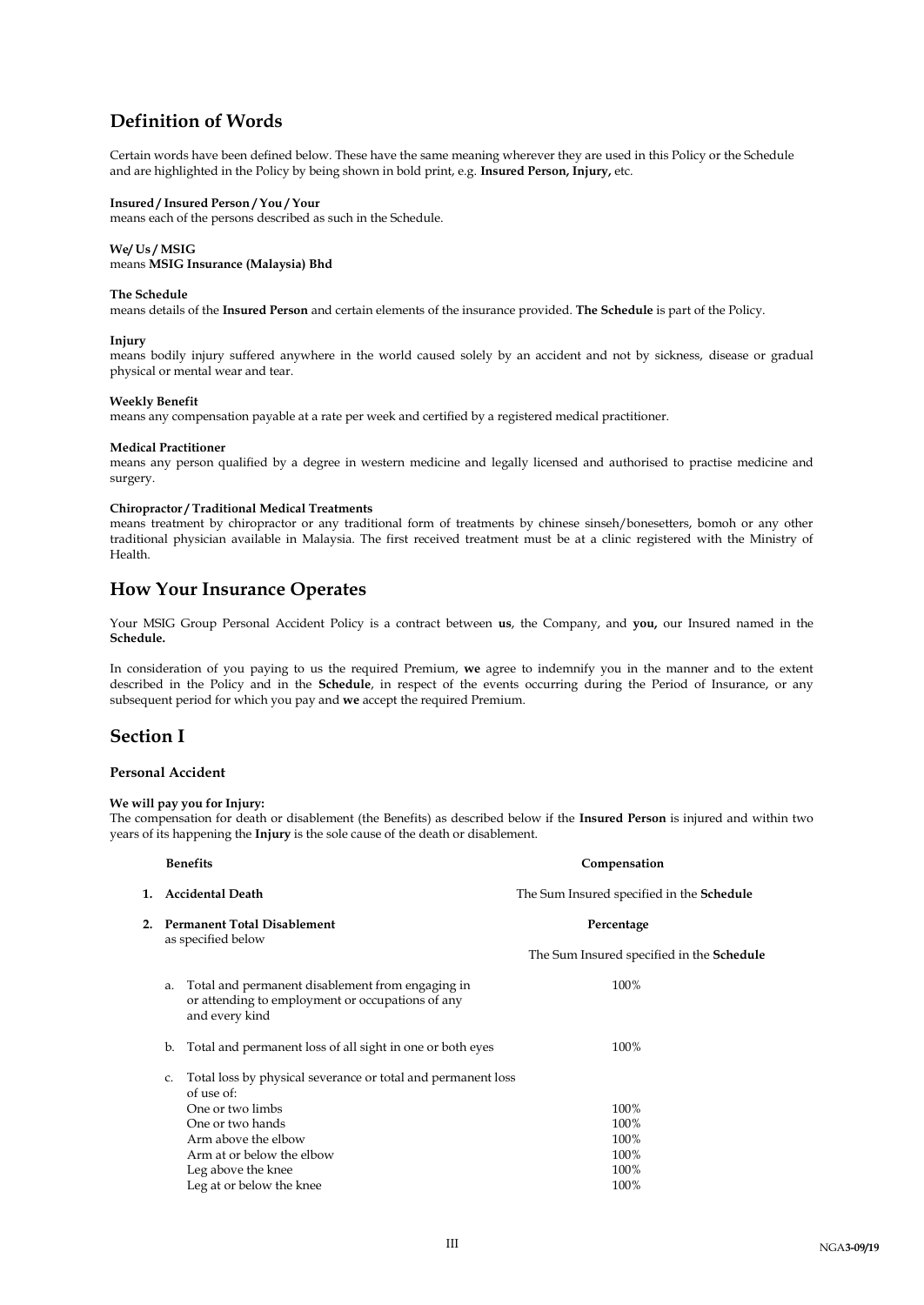### d. Permanent total insanity 100%

**3. Permanent Partial Disablement**

A sum equal to percentage of the Sum Insured specified in the **Schedule.** The percentage payable is shown below against each Benefit, but not exceeding in all 100% for any one **Insured Person:**

| a. | Total and permanent loss of:                                    |     |
|----|-----------------------------------------------------------------|-----|
|    | Sight in one eye except perception of light                     | 50% |
|    | Lens of one eye                                                 | 50% |
| b. | Total loss by physical severance or total and permanent loss of |     |
|    | use of <sup>2</sup>                                             |     |
|    | Thumb and four fingers of one hand                              | 53% |
|    | Four fingers of one hand                                        | 50% |
|    | Thumb (two phalanges)                                           | 25% |
|    | Thumb (one phalanx)                                             | 10% |
|    | Index finger (three phalanges)                                  | 15% |
|    | Index finger (two phalanges)                                    | 8%  |
|    | Index finger (one phalanx)                                      | 4%  |
|    | Middle finger (three phalanges)                                 | 6%  |
|    | Middle finger (two phalanges)                                   | 4%  |
|    | Middle finger (one phalanx)                                     | 2%  |
|    | Ring finger (three phalanges)                                   | 8%  |
|    | Ring finger (two phalanges)                                     | 4%  |
|    | Ring finger (one phalanx)                                       | 2%  |
|    | Little finger (three phalanges)                                 | 6%  |
|    | Little finger (two phalanges)                                   | 3%  |
|    | Little finger (one phalanx)                                     | 2%  |
|    | All toes of one foot                                            | 17% |
|    | Great toe (two phalanges)                                       | 5%  |
|    | Great toe (one phalanx)                                         | 2%  |
|    | Any other toe                                                   | 3%  |
| C. | Total and permanent loss of:                                    |     |
|    | Hearing in two ears                                             | 75% |
|    | Hearing in one ear                                              | 25% |
|    | Speech                                                          | 60% |
|    |                                                                 |     |

Where the **injury** is not specified, **we** reserve the right to adopt a percentage of compensation, which in our opinion is not inconsistent with the provisions of the **Schedule**.

The following Benefits formed part of the policy coverage if it is specified in the **Schedule**:

| 4. | Convalescence Allowance<br>Necessary alteration to dwelling or motor vehicle and any other<br>medical aids should the Insured Person be continually dependent<br>on wheelchair for a period of not less than 6 months.                                                                                                                                                      | RM5,000                                                                                                                                |
|----|-----------------------------------------------------------------------------------------------------------------------------------------------------------------------------------------------------------------------------------------------------------------------------------------------------------------------------------------------------------------------------|----------------------------------------------------------------------------------------------------------------------------------------|
|    | 5. Funeral Cremation & Repatriation Expenses<br>Necessarily and reasonably incurred and<br>supported by receipted accounts from a<br>recognised undertaker / airline transporter (but<br>only to the extent that they are not recoverable<br>from any other source) in respect of the death<br>of the Insured Person for whom compensation<br>is payable under this Policy. | Reimbursement up to Sum Insured of<br>RM2,000 provided it is the maximum<br>payable for any one Insured Person in<br>any one accident. |
| 7. | 6. Temporary Total Disablement<br>From engaging in or attending to usual<br>employment or occupation.<br><b>Temporary Partial Disablement</b><br>From engaging in or attending to usual<br>employment or occupation.                                                                                                                                                        | The Weekly Benefit specified in the<br><b>Schedule</b> period not exceeding 104<br>weeks from the commencement of<br>the disablement.  |
| 8. | <b>Medical Expenses</b>                                                                                                                                                                                                                                                                                                                                                     |                                                                                                                                        |

Medical, surgical, hospital, nursing home **Redical Expenses** up Reimbursement for **Medical Expenses** up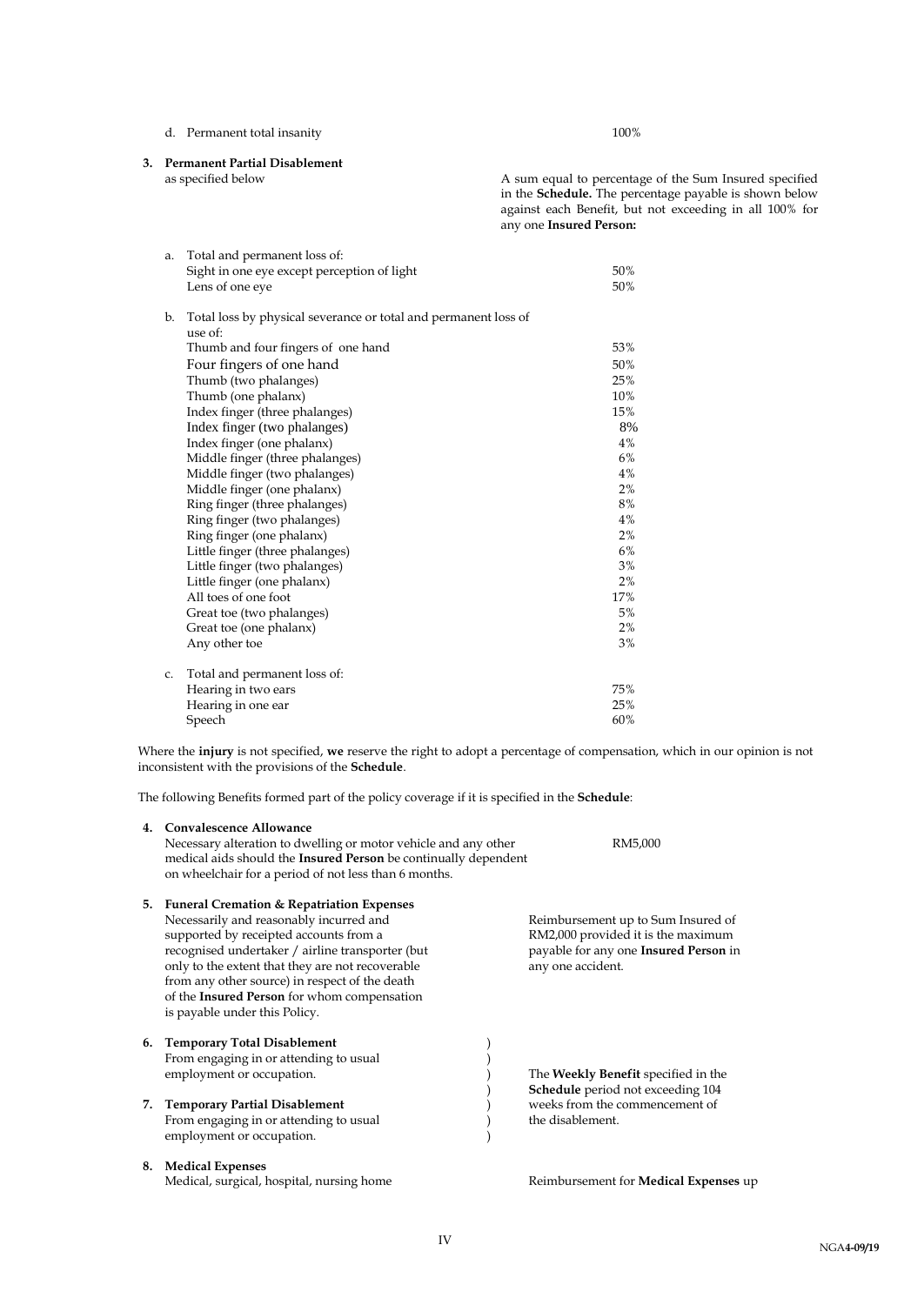and nursing fees or charges incurred within to Sum Insured specified in the **Schedule** 104 weeks of the happening of the **Injury**, in respect of any one **Insured Person** in provided that all such fees or charges are any one accident including the cost of necessarily and reasonably incurred for **Chiropractor / Traditional Medical** necessarily and reasonably incurred for **Chiropractor / Traditional Medical**<br>professional services from a fully qualified **Chiropractor** *Treatments* up to maximum of RM250 professional services from a fully qualified and registered **Medical Practitioner** at a per consultation. hospital / registered clinic and / or Registered **Chiropractor/Chinese Physician/ Bone Setter.**

#### **9. Hospital Income**

A daily benefit for the period that the Insured is<br>  $R$  Reimbursement up to the amount stated in<br>  $R$  the **Schedule** for any one **Insured Person** in

the **Schedule** for any one **Insured Person** in any one accident up to 52 weeks.

#### **10. Ambulance Fees**

Reimburse the charges levied by the hospital or by a private ambulance company for emergency/ambulance response consequent upon an accident as defined within this policy up to the limit specified in the **Schedule**.

#### **11. Bereavement Allowance**

We will pay the **Insured Person**'s Legal Representative up to the limit specified in the **Schedule** in the event of Accidental Death to the **Insured Person**.

#### **12. Purchase of Orthopaedic Equipment**

Reimburse the actual expenses incurred up to the limit as specified in the **Schedule** for the purchase of orthopaedic equipment which is recommended by an orthopaedic surgeon due to permanent disablement as defined hereon suffered by the **Insured Person.**

### **Overall Compensation Limit**

Our Maximum aggregate liability in respect of all **Insured Person** travelling in one aircraft or surface transport vehicle or vessel shall not exceed the Conveyance Limit specified in the **Schedule** or the aggregate of the amount of Compensation payable in respect of such **Insured Person**, which ever is the less.

### **Compensation Limits in respect of any one Insured Person**

- 1. We shall not pay for:
	- a. any specific **Injury** under Benefit 2 and/or Benefit 3 where, for that same **Injury** greater compensation is payable for another part of Benefit 2 and/or Benefit 3 which includes that specific **Injury,**
	- b. Benefit 1 in addition to any Benefit 2 and/or Benefit 3 if caused by the same **Injury**, except that if a payment has been made under any part of Benefit 2 and/or Benefit 3 and death occurs subsequently solely caused by and within 104 weeks of the **Injury**, then **we** will pay any difference if the compensation payable for Benefit 1 is greater than that already paid for Benefit 2 and/or Benefit 3,
	- c. more than 100% in aggregate for any or all of Benefit 2 and/or Benefit 3 for any one **Insured Person,**
	- d. Benefit 2 and/or Benefit 3 until the total amount of compensation shall have been ascertained and agreed.
- 2. **Weekly Benefit** shall not be payable for:
	- a. any period of time subsequent to the death of the **Insured Person** or subsequent to compensation becoming payable under any part of Benefit 2 and 3,
	- b. both benefits 6 and 7 for the same period of disablement.
- 3. Any payment made under Weekly Benefit shall be deducted from any subsequent compensation becoming payable under Benefit 1 to 3.
- 4. **Weekly Benefit** for either or both of Benefits 6 and 7 shall be payable when the total amount has been agreed, or at your request at intervals of not less than four weeks (but not in advance) commencing four weeks after receipt by **us** of written notice of the **Injury**.
- 5. Nothing will be payable in respect of Benefit 8 if there is any other insurance in force covering the loss or if you or the **Insured Person** are entitled to indemnity from any other source, provided that we shall not be relieved of liability under this Benefit so far as concerns any excess beyond the amount payable such other insurance or indemnity.
- NB All Extra Benefits are subject otherwise to the Terms, Exceptions and Conditions under this Policy.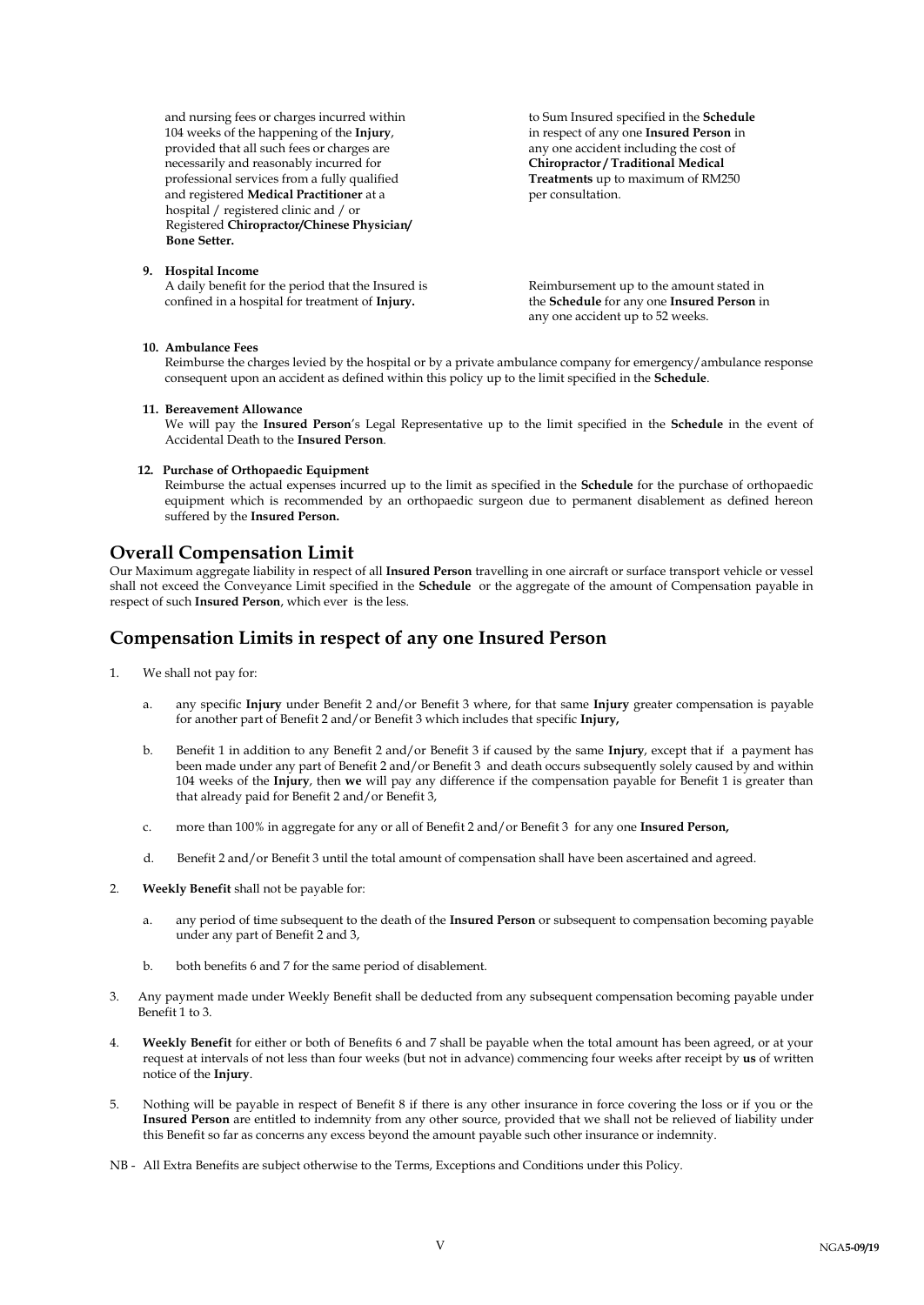### **Section II**

#### **Personal Liability**

This benefit will be considered as part of the policy if it is specified in the **Schedule**.

We will indemnify the **Insured Person** anywhere in the world except the United States of America and Canada against:

| $\mathbf{1}$ . | All sums which the <b>Insured Person</b> shall become<br>legally liable to pay for compensation in respect of:                                                                                                   | Limit of Liability as specified in           |
|----------------|------------------------------------------------------------------------------------------------------------------------------------------------------------------------------------------------------------------|----------------------------------------------|
|                | accidental bodily injury to any person<br>a.<br>accidental damage to the property<br>b.                                                                                                                          | the Schedule                                 |
| 2.             | All costs and expenses of litigation recovered by<br>any claimant against the Insured Person in respect<br>of claims against the Insured Person for<br>compensation to which the indemnity expressed in          |                                              |
|                | this Section applies                                                                                                                                                                                             | Unlimited for any one Period of<br>Insurance |
| 3.             | All costs and expenses of litigation incurred with<br>our written consent in respect of claims against the<br><b>Insured Person</b> for compensation to which the<br>indemnity expressed in this Section applies |                                              |

In the event of the death of the **Insured Person we** will in respect of the liability incurred by the **Insured Person** indemnify the **Insured Person's** personal representatives in the terms of and subject to the limitations of this Section provided that such personal representatives shall as though they were the **Insured Person** observe, fulfil and be subject to the Terms, Exceptions and Conditions of the Policy in so far as they apply.

### **Special Provisions**

#### **a. Disappearance**

The Company shall presume death to have been suffered by the **Insured Person** if he or she is missing for twelve consecutive months, and sufficient evidence is provided that leads to the conclusion of the Company that death was caused by a **Injury**. However, if at any time after payment of Benefits for such death the **Insured Person** is found to be living, such Benefits shall be refunded to the Company..

#### **b. Exposure**

If an **Insured Person** suffers an **Injury** and thereafter in consequence of that **Injury** suffers death or disablement as a result of exposure to the elements of natural perils, we will consider such death or disablement as having been caused by an **Injury**.

#### **c. Jurisdiction Clause**

The indemnity provided by Section II of this Policy will not apply in respect of judgements which are not in the first instance delivered by or obtained from a Court of competent jurisdiction within Malaysia, the Republic of Singapore or Negara Brunei Darussalam nor to orders obtained in the said Court for the enforcement of judgements made outside Malaysia, the Republic of Singapore or Negara Brunei Darussalam by way of reciprocal provisions or otherwise.

#### **d. Cyber Risk Clause** (Information Technology Hazards Clarifications Clause)

The indemnity expressed in this Policy shall not apply to liability in respect of any claim or loss arising out of any activities and / or business conducted and / or transacted via the Internet, Intranet, Extranet and / or via the Insured's own website, Internet site, web address and / or via the transmission of electronic mail or documents by electronic means.

### **General Exceptions**

In respect of cover for **Section I**, we will not pay compensation for:

- 1. Injury, death, loss, damage, cost or expense of whatsoever nature directly or indirectly caused by, resulting from or in connection with any of the following regardless of any other cause or event contributing concurrently or in any other sequence to the loss:
	- a. ionising radiations from or contamination by radioactivity from any nuclear fuel or from any nuclear waste from the combustion of nuclear fuel,
	- b. the radioactive, toxic, explosive or other hazardous or contaminating properties of any nuclear assembly or nuclear component thereof,
	- c. any weapon of war employing atomic or nuclear fission and/or fusion or other like reaction or radioactive force or matter.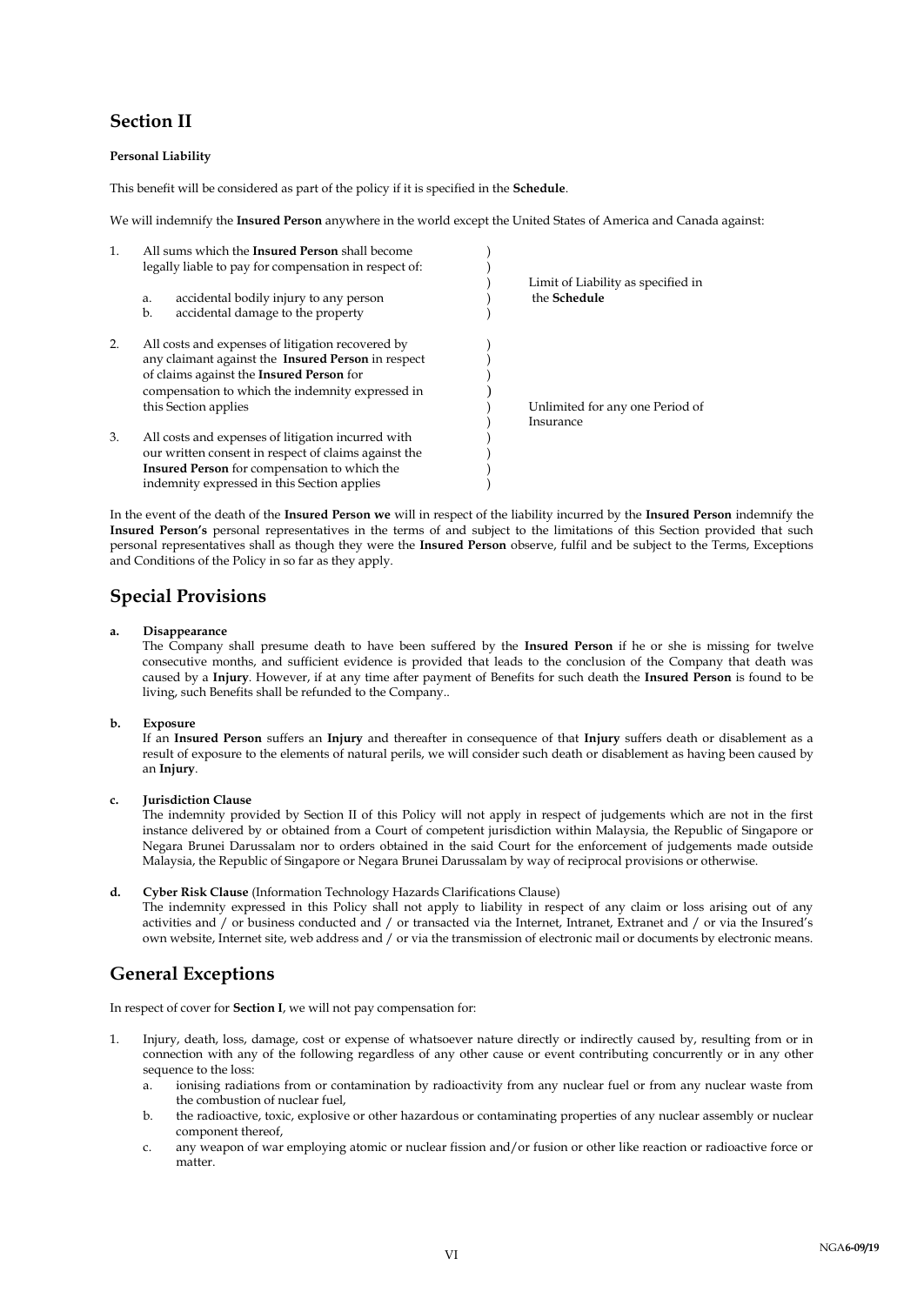- 2. **Injury** or death caused by:
	- a. war, invasion, act of foreign enemy, hostilities or warlike operations (whether war be declared or not) or civil war, b. mutiny, military rising, insurrection, rebellion, revolution, military or usurped power, martial law or state of siege or any of the events or causes which determine the proclamation or maintenance of martial law or state of siege,
	- c. suicide, self-injury or wilful exposure to peril (other than in an attempt to save human life), or unlawful act,
	- d. pregnancy, childbirth or physical or mental defect or infirmity,
	- e. the **Insured Person** being affected by a drug unless the drug is taken in accordance with an authorised medical prescription (but not for the treatment of drug addiction),
	- f. directly or indirectly arising out of or consequent upon or contributed to HIV (Human Immunodeficiency Syndrome) and / or any HIV related illness including AIDS (Acquired Immune Deficiency Syndrome) or AIDS Related Complex (ARC) however caused and / or any mutant derivatives, variations or treatment thereof however caused.
- 3. **Injury** or death caused to the **Insured Person** whilst engaging in:
	- a. air travel except as a passenger in a fully licensed passenger carrying aircraft, b. any crew, trade, technical or sporting activity in connection with an aircraft.
	- any crew, trade, technical or sporting activity in connection with an aircraft.
- 4. **Injury** or death caused to the **Insured Person** whilst engaging in or practising for:
	- a. parachuting,
	- b. hang gliding,
	- c. any kind of race (other than on foot or swimming) or trial of speed or reliability,
	- d. mountaineering.

The indemnity expressed in **Section II** shall not apply to nor include:

- 1. Liability assumed by an **Insured Person** by agreement and which would not have attached in the absence of such agreement,
- 2. Liability in respect of injury to or illness or disease of any person under a contract of service or apprenticeship with the **Insured Person** if such liability is in respect of injury, illness or disease arising out of and in the course of the employment of such person by the **Insured Person**, or any sums payable by the **Insured Person** under legislation relating to occupational injury, illness or disease,
- 3. Liability in respect of loss of or damage to property:
	- a. belonging to the **Insured Person**
		- b. in the charge or under the control of the **Insured Person** or of any servants or agents of the **Insured Person**.
- 4. Liability in respect of **Injury** to any person who is a member of the **Insured Person's** own family or a member of the **Insured Person's** household.
- 5. Liability in respect of Injury or damage caused by or in connection with or arising from :
	- a. the ownership or possession or use by or on behalf of the **Insured Person** of any animal (other than a dog or cat), aircraft, motor vehicle, vessel, firearms of all types or craft of any kind;
	- b. the ownership or possession or use by or on behalf of the **Insured Person** of any land or building; or
	- c. any employment profession or business of an **Insured Person** or anything done in connection with or for the purpose thereof.
- 6. Liability in respect of which the **Insured Person** is or would be but for the existence of this Section indemnified under any other policy of insurance, in such case the indemnity under this Section shall not apply until the full amount of indemnity under such other policy has been applied as far as it shall go in satisfaction of the liability.
- 7. Liability of whatsoever nature for:
	- a. personal **Injury** or loss of or damage to or loss of use of property directly or indirectly caused by seepage, pollution or contamination
	- b. the cost of removing, nullifying or cleaning-up seeping, polluting or contaminating substance
	- c. fines, penalties, punitive or exemplary damages
- 8. All claim and losses based upon, arising out of, directly or indirectly resulting from or in consequence of, or any way involving:
	- a. asbestos, or
	- b. any actual or alleged asbestos related injury or damage involving the use, presence, existence, detection, removal, elimination or avoidance of asbestos or exposure or potential exposure to asbestos.

If **we** allege that by reason of these General Exceptions any claim is not covered by this insurance, then the burden of proving that the claim is covered shall be upon **you**.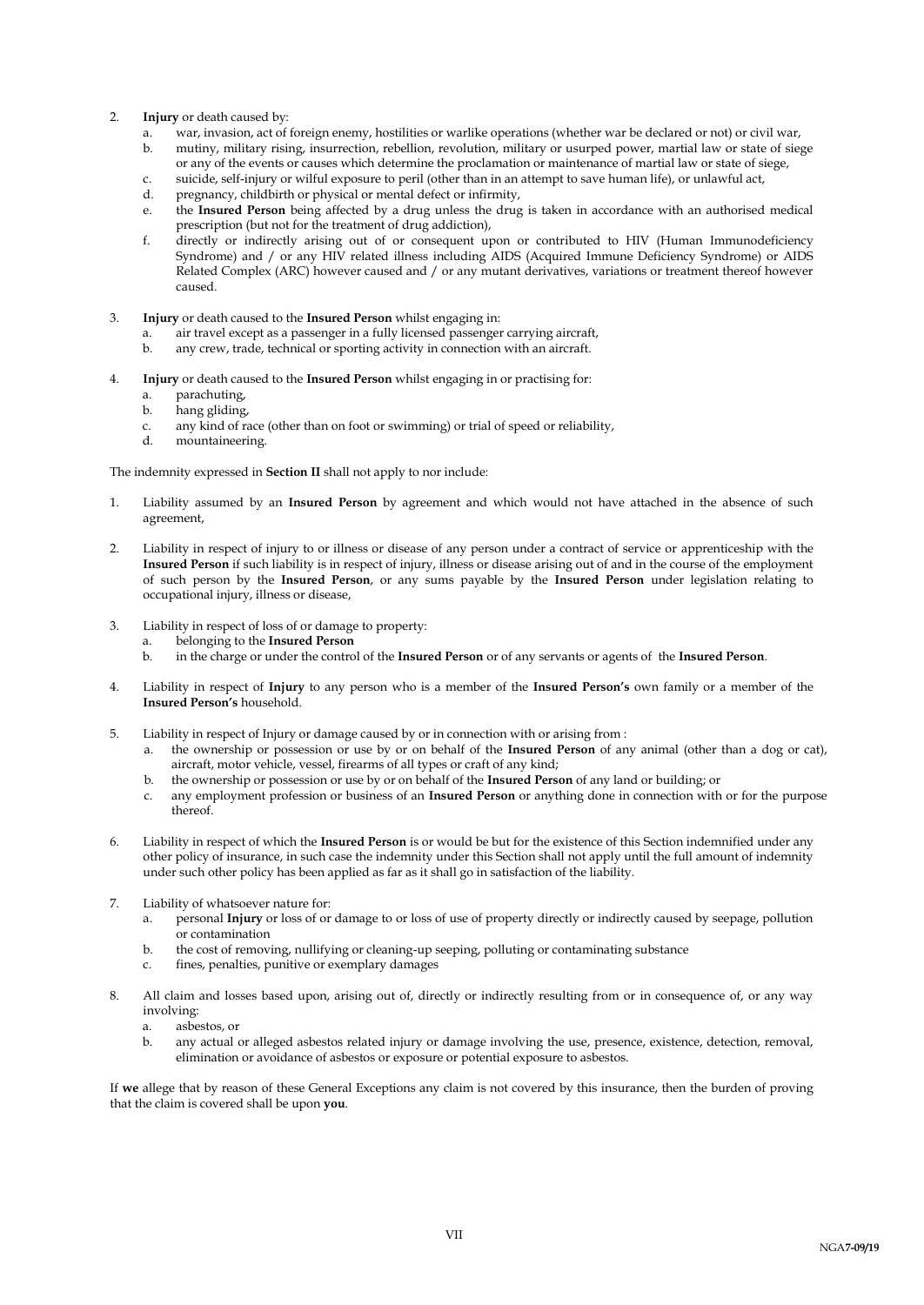### **General Exception** (which apply to the whole policy)

This policy does not cover any death, disablement (permanent and temporary), expenses or liability directly or indirectly caused by or contributed to or arising from or in connection or in consequence of **any Act of Terrorism**. For the purpose an act of terrorism means an act including but not limited to the use of force or violence and / or the threat thereof of any person or group(s) of persons, whether acting alone or on behalf of or in connection with any organisation(s) or government(s), committed for political, religious, ideological or similar purposes including the intention to influence any government and / or to put the public, or any section of the public in fear.

### **General Conditions**

The conditions which appear in the Policy or in any Endorsement are part of the contract and must be complied with. They are where their nature permits condition precedent to the right to recover from us.

#### 1. **Misstatement Or Omission Of Material Fact**

#### If:

(a) any answer, disclosure or representation by You, before this contract of insurance is entered into, varied or renewed, in or to any proposal or declaration or query, has been deliberately or recklessly stated in any respect; or

(b) before this contract of insurance is entered into, varied or renewed, You have failed to disclose any fact You knew to be relevant to Our decision on whether to accept this risk or not and the rates and the terms to be applied; or

(c) any claim made shall be fraudulent or exaggerated, or if any false declaration or statement shall be made in support of such claim.

then in any of the above cases, this Policy shall be void.

#### 2. **Notice**

**You** must advise **us** in writing as soon as **you** are aware of any change in the employment, occupation, duties or pursuits of any **Insured Person**, or any other change which may increase the possibility of a claim under this Policy. **You** may be required to pay additional premium as a result of any such change.

#### 3. **Discharge**

**Your** receipt or that of **your** legal personal representatives or of any persons to whom any benefit is expressed to be payable, shall in all cases effectively discharge our liability.

#### 4. **Renewal**

This policy may be renewed from year to year by mutual agreement between the **Insured** and us but in any case shall terminate in respect of any **Insured Person** at the end of the **Period of Insurance** during which that **Insured Person** attains the age of seventy years.

#### 5. **Premium Adjustment**

If any part of the premium is calculated on estimates given by **you** then **you** must agree to keep an accurate record containing all relevant particulars, and allow **us** to inspect such records. Within one month from the expiry of each period of insurance and also whenever **we** request it, you must agree to provide the information **we** request, and the premium shall be adjusted accordingly.

#### 6. **Cancellation**

**You** may cancel this policy at any time by letter. The refund of premium is based on pro-rate basis and subject to **our**  retaining the minimum premium of RM60.00 and the prevailing taxes. **We** may cancel **your** Policy or any Section by sending seven (7) days' notice by recorded delivery letter or registered letter to your last known address. The return of premium refund will be on pro-rate basis.

In any event, the return of premium will depend on how long the cover has been in force and provided no claim has been made during the current period of insurance.

#### 7. **Cash Before Cover**

If this insurance policy covers the personal interest of the policy holder, the following condition shall apply : This insurance shall not be effective unless the premium due has been paid. The premium warranty condition stated in the policy is hereby deleted.

### **Claims Conditions**

#### 1. **Condition Precedent**

The payment of claims under this Policy is dependent upon observance of its terms and conditions by **you**, and so far as they apply, by the **Insured Person** or any other claimant.

#### 2. **Advice of Loss**

**You** must contact and provide written notice to **us** with full details within seven days upon receiving notice of or sustaining any accident, loss or damage. **You** must also tell **us** if **you** know of any writ, summons or prosecution against **you. You** must immediately send **us** every letter or document which relates to a claim.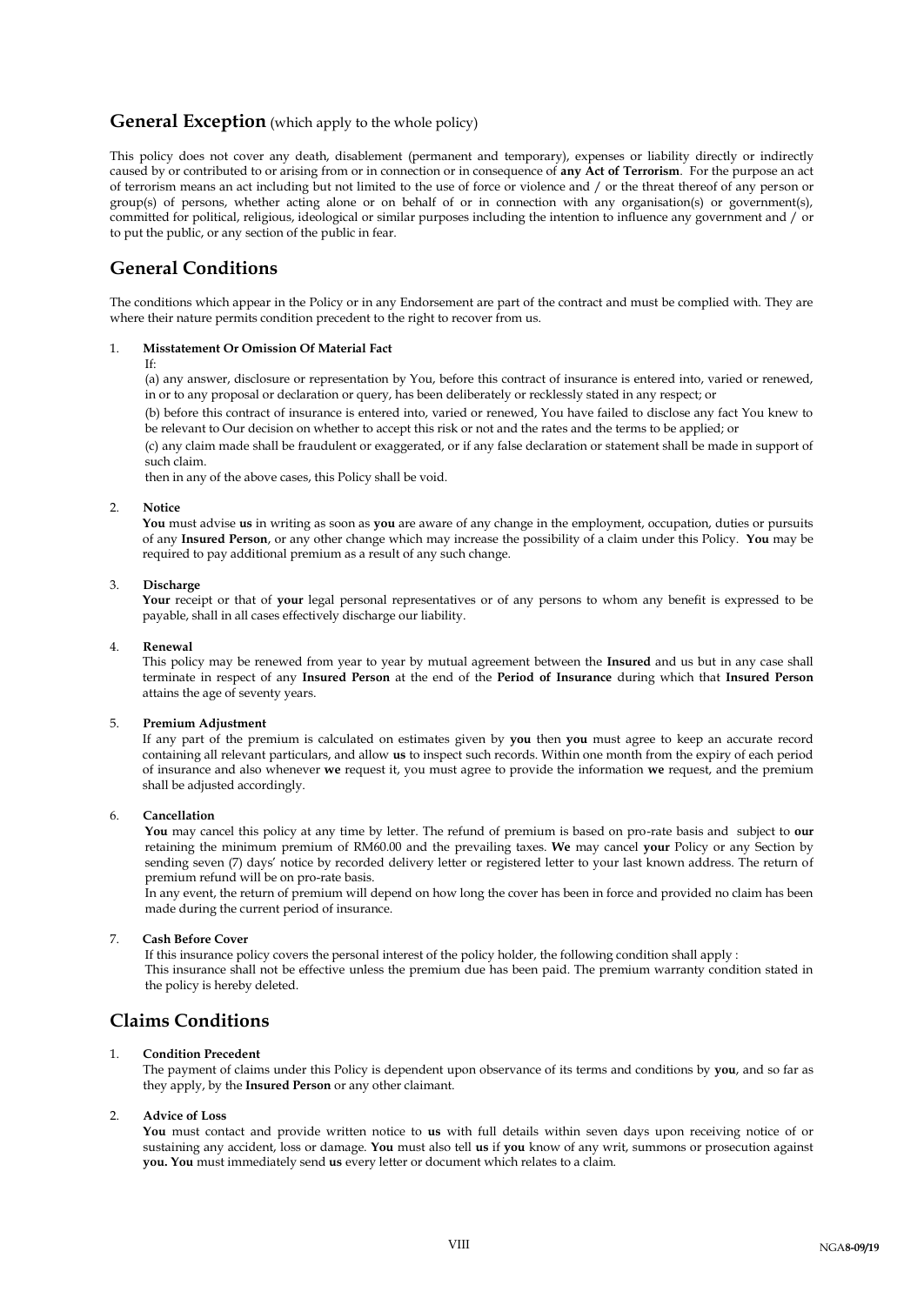#### 3. **Document**

All medical reports, certificates, information and evidence must be provided at **your** expense or at the expense of any claimant in the form and nature required. In the event of death of the **Insured Person we** shall require sight of the death certificate and may require a post-mortem examination at our expense.

#### 4. **Medical Examination**

**You** or the **Insured Person** shall employ the services of registered **Medical Practitioner** and the **Insured Person** shall undergo any treatment such practitioner shall deem necessary. The **Insured Person** may have to undergo further medical examination required by us at our expense.

#### 5. **Liability**

**You,** or any person acting for you, must not negotiate any claim or deny liability without our written permission. At any time after the happening of any occurrence giving rise to a claim or series of claims under Section II of this Policy **we** may pay to you the full amount of **our** liability or any smaller sum for which those claims can be settled and relinquish the conduct of any claim defence or proceedings and **we** shall not be responsible for any damage loss or liability alleged to have been caused to the **Insured Person** in consequence of any alleged act or omission of ours in connection with such claim defence or proceedings or of our relinquishing such conduct nor shall **we** be liable for any costs or expenses whatsoever incurred by the **Insured Person** or any claimant or other person after **we** shall have relinquished such conduct.

#### 6. **Legal Proceeding**

**We** can defend and settle any legal action in **your** name. **We** can recover any payment **we** make under the Policy to anyone else at our own expense and for our own benefit and **we** can do it in **your** name. **You** will have to give **us** all information and assistance that **we** require. Any waiver of rights shall be at your expense.

#### 7. **Arbitration**

All differences arising out of this Policy shall be referred to the arbitration of some person to be appointed in writing by both parties, or if they cannot agree upon a single Arbitrator, to the decision of two Arbitrators, one to be appointed in writing by each party and in the case of disagreement between the Arbitrators, to the decision of an Umpire, who shall have been appointed in writing by the Arbitrators before entering on the reference. The Umpire shall sit with the Arbitrators and preside at their meeting and the making of an Award shall be a condition precedent to any right of action against us. If we shall disclaim liability to you or your personal representatives for any claim hereunder and such claim shall not within twelve calendar months from the date of such disclaimer have been referred to Arbitration under the provisions herein contained then the claim shall for all purposes be deemed to have been abandoned and shall not thereafter be recoverable hereunder.

#### 8. **Contribution**

When an incident results in a claim under Section II of this Policy and there is any other insurance which covers the same loss, damage, expense or liability **we** will pay only our proportionate share.

#### **Premium Warranty**

It is a fundamental and absolute special condition of this Contract of Insurance that the premium due must be paid and received by the Insurer within sixty (60) days from the inception date of this insurance. If this condition is not complied with then this contract is automatically cancelled and the Insurer shall be entitled to the pro-rata premium for the period they have been on risk. Where the premium payable pursuant to this warranty is received by an authorised agent of the Insurer, the payment shall be deemed to be received by the Insurer for the purpose of this warranty and the onus of proving that the premium payable was received by a person, including an insurance agent who was not authorised to receive such premium shall lie on the Insurer.

#### **Sanction Limitation and Exclusion Clause**

No insurer shall be deemed to provide cover and no insurer shall be liable to pay any claim or provide any benefit hereunder to the extent that the provision of such cover, payment of such claim or provision of such benefit would expose that insurer to any sanction, prohibition or restriction under United Nations resolutions or the trade or economic sanctions, laws or regulations of the European Union, United Kingdom or United States of America.

### **Complaint Procedures**

**We** believe **you** deserve a courteous, fair and prompt service. If there is any circumstance when **our** service does not meet **your** expectations, please contact **us** using the appropriate contact details below and provide the *Policy Number/Claim Number* and *Insured Person's Name*:

- 1. Firstly with the department or person **you** dealt with **us** on how **you** would like the problem to be solved.
- 2. Secondly if the problem is not solved to **your** satisfaction, then make a formal written complaint to **our** Customer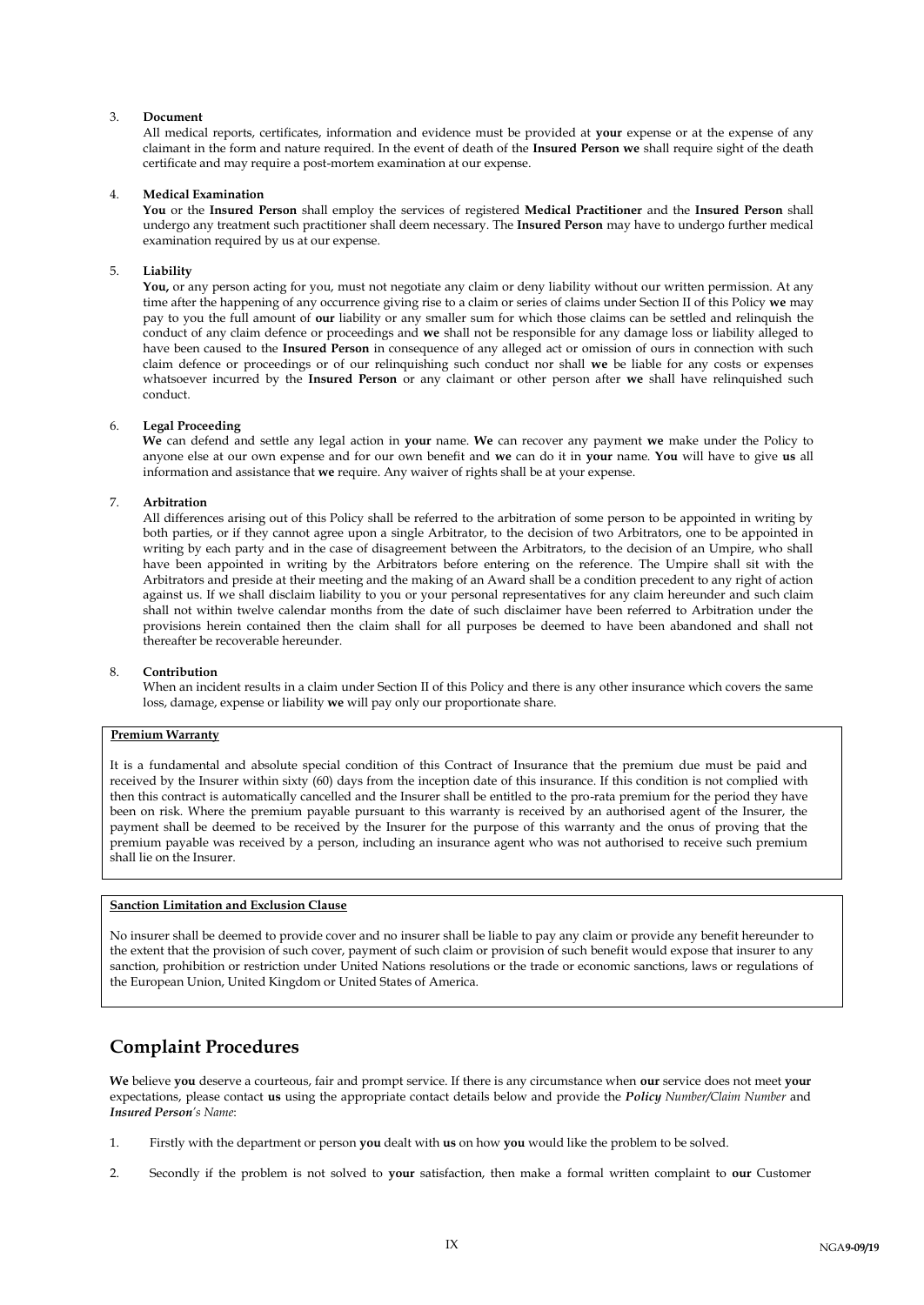Service Department at:

| Customer Service Hotline | $1 - 800 - 88 - MSIG (6744)$                               |  |
|--------------------------|------------------------------------------------------------|--|
| Facsimile                | 03 - 2026 8086                                             |  |
| Email                    | myMSIG@my.msig-asia.com<br>:                               |  |
| Website                  | www.msig.com.my<br>:                                       |  |
| Address                  | <b>Customer Service Department</b><br>$\ddot{\phantom{a}}$ |  |
|                          | MSIG Insurance (Malaysia) Bhd                              |  |
|                          | Level 15, Menara Hap Seng 2                                |  |
|                          | Plaza Hap Seng                                             |  |
|                          | No. 1, Jalan P. Ramlee                                     |  |
|                          | 50250 Kuala Lumpur                                         |  |

3. Thirdly, if you are not satisfied with our decision you can refer the matter to OMBUDSMAN FOR FINANCIAL SERVICES (OFS) or BANK NEGARA MALAYSIA through BNMTELELINK or BNMLINK:

### a. **OMBUDSMAN FOR FINANCIAL SERVICES (OFS)**

| Level 14, Main Block,        |   |                    |  |  |  |
|------------------------------|---|--------------------|--|--|--|
| Menara Takaful Malaysia,     |   |                    |  |  |  |
| No.4, Jalan Sultan Sulaiman, |   |                    |  |  |  |
| 50000 Kuala Lumpur.          |   |                    |  |  |  |
| Telephone                    |   | 03 - 2272 2811     |  |  |  |
| Facsimile                    | ÷ | $03 - 2272$ 1577   |  |  |  |
| Email                        |   | enquiry@ofs.org.my |  |  |  |
| Website                      |   | www.ofs.org.my     |  |  |  |

#### **b. LAMAN INFORMASI NASIHAT DAN KHIDMAT (BNMLINK)**

*(Walk-in Customer Service Centre)* Ground Floor, D Block, Jalan Dato' Onn, 50480 Kuala Lumpur. Telephone : 03 – 2698 8044 Extension : 8950 / 8958 (BNMLINK General Line)

### **c. CONTACT CENTRE (BNMTELELINK)**

Laman Informasi Nasihat dan Khidmat (LINK) Bank Negara Malaysia, P.O.Box 10922, 50929 Kuala Lumpur. Telephone : 1 – 300 – 88 – 5465 (1 - 300 - 88 - LINK) Overseas : 03 – 2174 1717 Facsimile : 03 – 2174 1515 Email : bnmtelelink@bnm.gov.my

### **Personal Data Protection**

By giving Personal Data, **you** give **us** permission for its use as described below:-

- 1. To process **your** Personal Data with the intention of entering into the contract of Insurance.
- 2. **You** consent and allow **us** to retain the data and share the data with **our** service providers, which include but not limited to:
	- a. Registered licensed Adjuster,
	- b. Solicitors, and any other professional body(ies) for the purpose of fulfillment of the Insurance Contract,
	- c. Insurer and Reinsurer,
	- ISM Insurance Services Malaysia Berhad.
- 3. For further information about **MSIG**'s commitment to protection of Personal Data, a list of service providers and business partners that **we** may disclose **your** Personal Data to, please refer to **MSIG**'s Privacy Notice at www.msig.com.my.

**You** may also request access to or correct **your** Personal Data by contacting **our** Customer Service Department. Such information will only be granted after verification. 'Personal Data' has a meaning assigned to it under the Personal Data Protection Act 2010.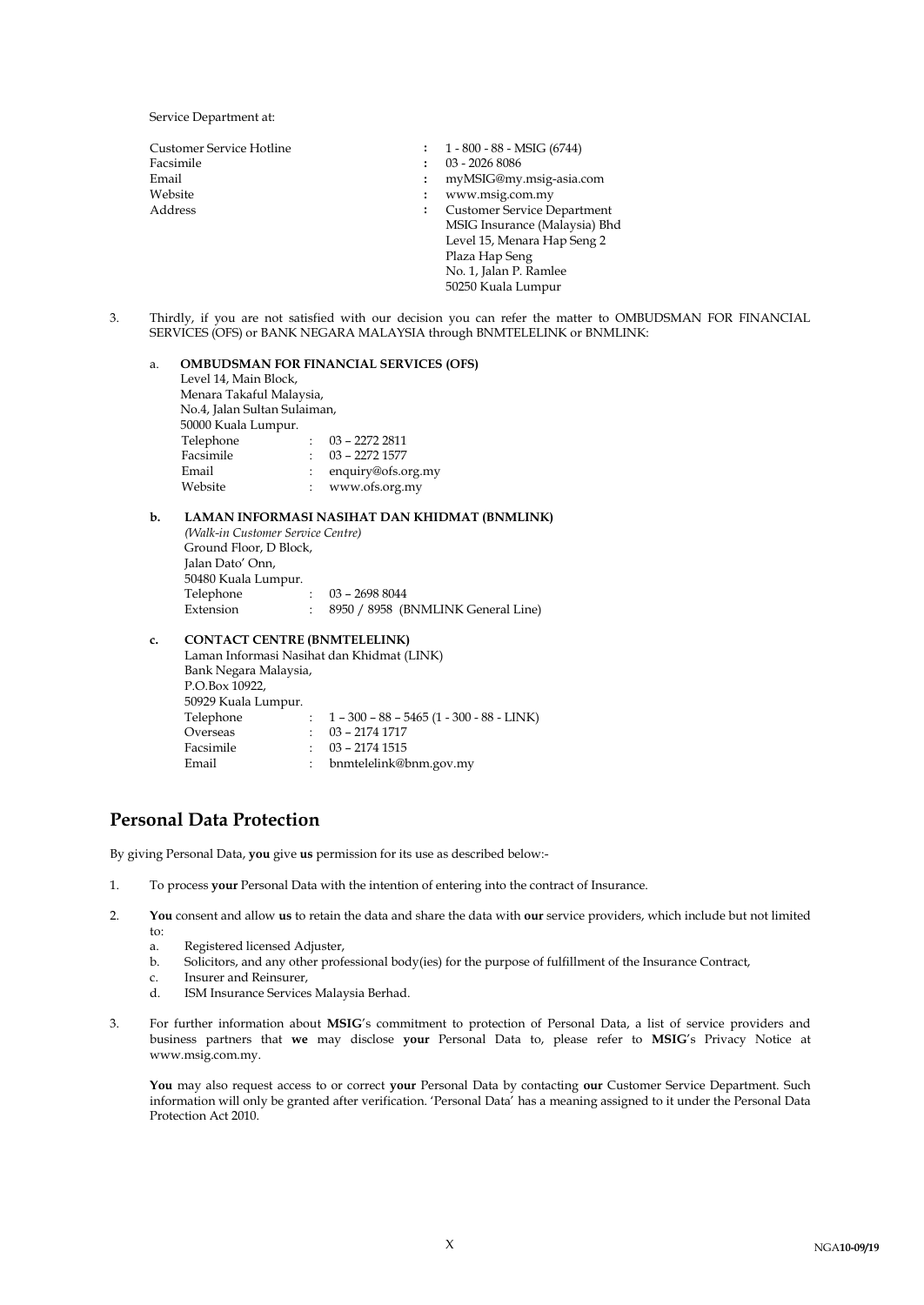## **Tax Clause**

You are obligated to pay any applicable taxes (which include but not limited to service tax and stamp duty) imposed by the Malaysian tax authorities in relation to this Policy.

#### **"NOTICE**

For all intents and purposes where there is a conflict or ambiguity as to the meaning in the Bahasa Malaysia provisions of any part of the Contract, it is hereby agreed that the English version of the Contract shall prevail."

The Policyholder/**Insured Person** shall read this Policy carefully, and if any error or misdescription be found herein, or if the cover is not in accordance with the wishes of the Policyholder/**Insured Person**, advice should at once be given to the **Company** and the Policy returned for attention.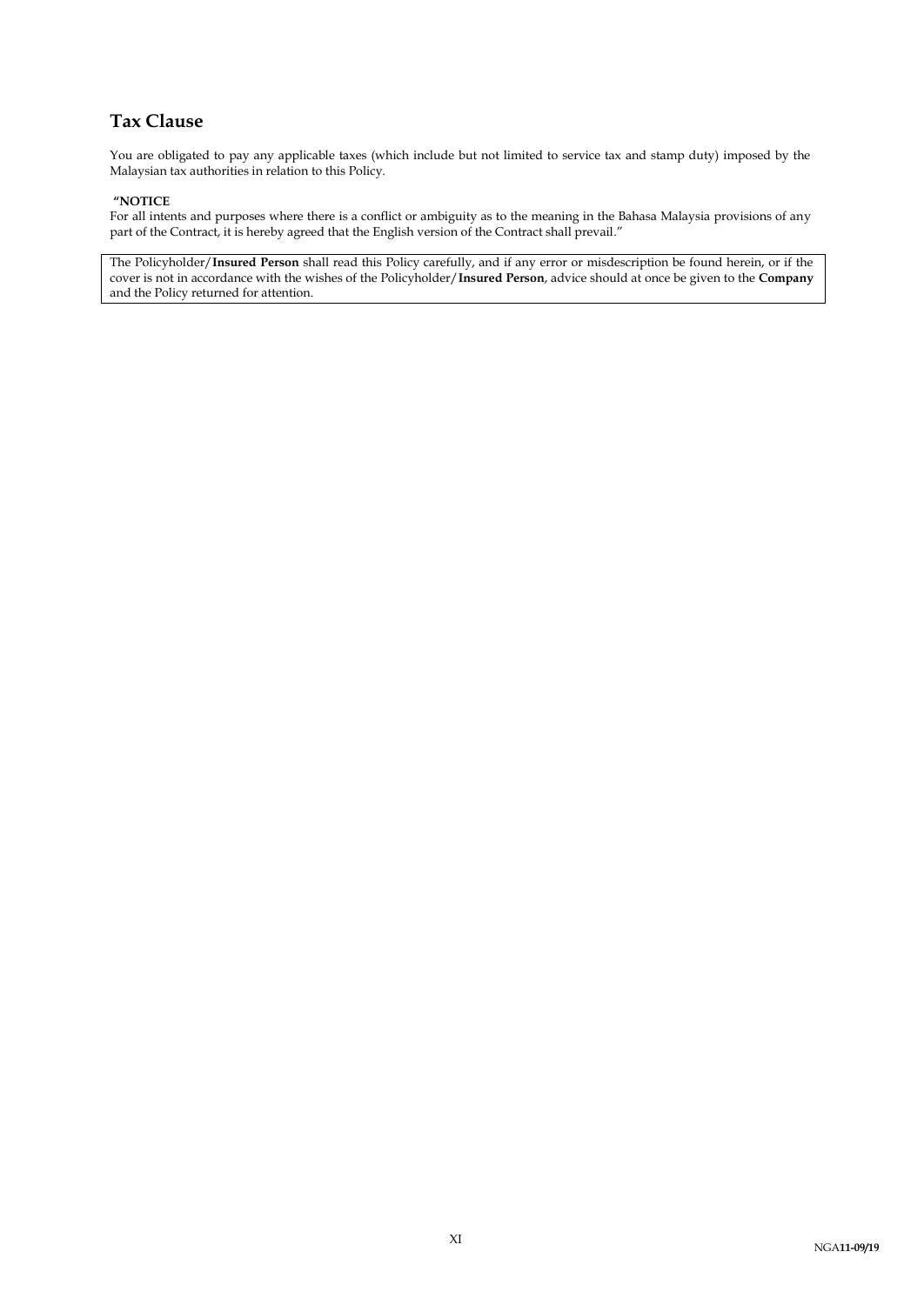# *Polisi Kemalangan Diri Kumpulan*

*Suatu Panduan kepada Polisi Kemalangan Diri Kumpulan*

| Panduan Seksyen                            |                          |                                                           | Muka Surat   |
|--------------------------------------------|--------------------------|-----------------------------------------------------------|--------------|
| Maklumat Penting                           |                          |                                                           | <b>XIII</b>  |
| Tafsiran Perkataan                         |                          | Suatu penjelasan tentang  perkataan-perkataan yang        | XIV          |
| Bagaimana<br><i>Insurans</i><br>Beroperasi |                          |                                                           | <b>XIV</b>   |
| Seksyen I                                  |                          |                                                           | <b>XIV</b>   |
| Seksyen II                                 |                          |                                                           | <b>XVII</b>  |
| Pengecualian Am                            | $\overline{\phantom{a}}$ | Keadaan yang kami tidak insuranskan dibawah polisi ini    | <i>XVIII</i> |
| Syarat Am                                  |                          |                                                           | <b>XIX</b>   |
| Syarat Tuntutan                            |                          | Apa yang anda perlu lakukan jika anda perlu membuat suatu | XX           |
| Prosedur Aduan                             |                          | Siapa yang anda perlu hubungi untuk membuat aduan         | <b>XXI</b>   |
| Perlindungan Data Peribadi                 |                          | Akses kepada dan penggunaan Data Peribadi anda            | <b>XXII</b>  |
| Fasal Cukai                                |                          | dikehendaki membayar<br>sebarang<br>Anda<br>cukai         | <b>XXII</b>  |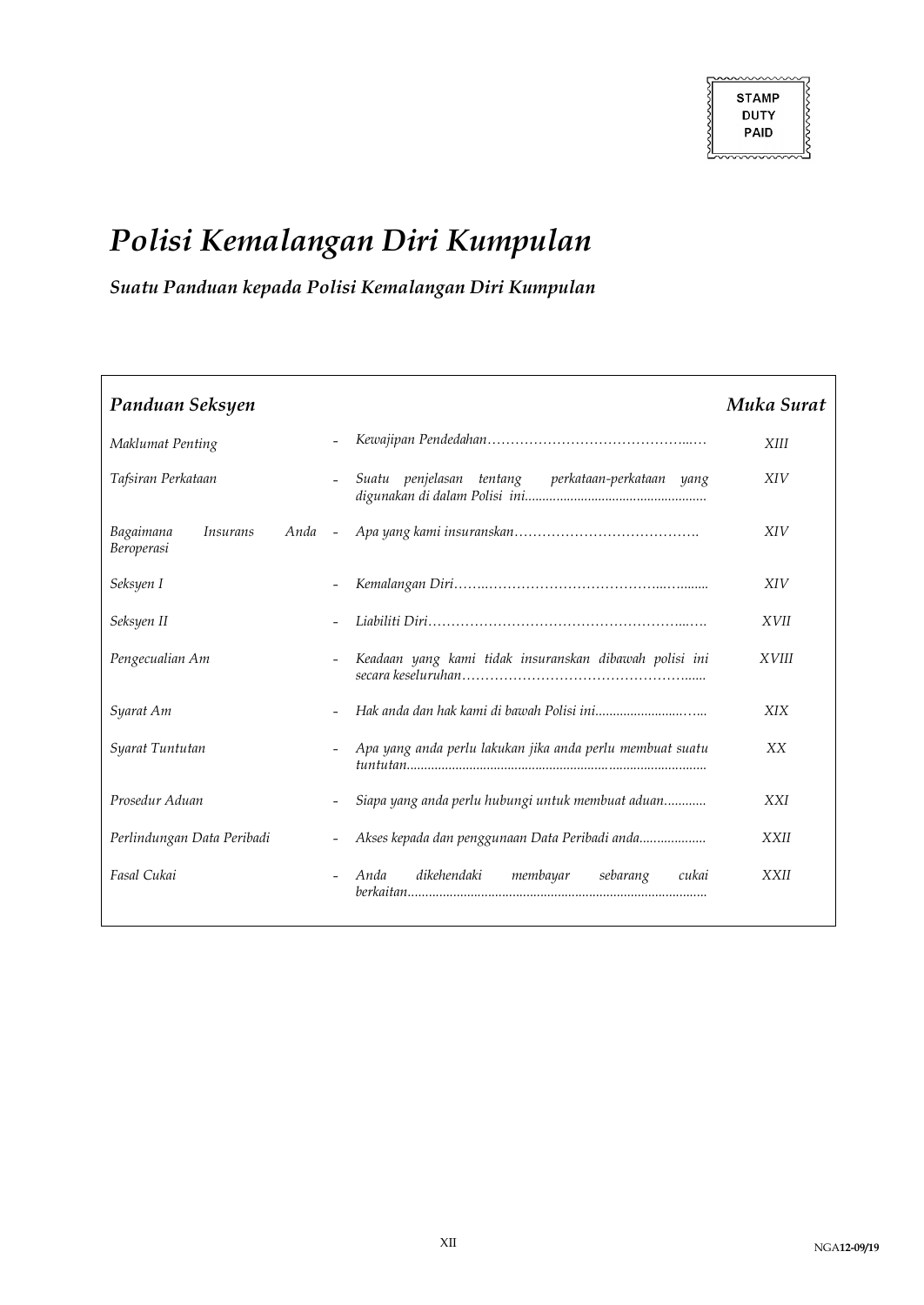### *MAKLUMAT PENTING*

### *Kewajipan Pendedahan – Maklumat dan Perubahan Yang Perlu Kami Ketahui*

*Selaras dengan Jadual 9 Akta Perkhidmatan Kewangan 2013, anda dikehendaki oleh undang-undang untuk memberitahu kami semua fakta yang anda tahu atau dijangka tahu tentang risiko yang akan kami terima daripada anda.*

*Anda perlu mengambil penjagaan yang munasabah untuk memberikan jawapan yang lengkap dan tepat kepada soalan-soalan yang kami tanya dan anda juga perlu mendedahkan semua maklumat yang relevan yang boleh mempengaruhi kami dalam penerimaan insurans ini. Tanggungjawab ini hendaklah berterusan sehingga masa Polisi ini diperbaharui.*

*Jika mana-mana maklumat di dalam insurans ini adalah tidak betul, tidak tepat atau berubah selepas anda membeli polisi anda dan semasa dalam tempoh Polisi anda, sila berikan kami maklumat tersebut dengan menghubungi Penasihat Insurans anda atau cawangan MSIG kami yang terdekat.* 

*Kewajipan pendedahan adalah tertakluk kepada anda, dan orang lain yang diinsuranskan di bawah Polisi ini. Jika anda memberikan maklumat untuk orang lain yang diinsuranskan, ia seolah-olah maklumat mereka yang diberikan kepada kami.* 

*Jika maklumat yang diberikan oleh anda tidak lengkap dan tepat, kami boleh:* 

- *membatalkan Polisi anda; atau*
- *mengisytiharkan Polisi anda tidak sah dari awal; atau*
- *menyemak semula premium dan / atau terma dan syarat Polisi anda; atau*
- *tidak membayar apa-apa tuntutan yang telah dibuat atau akan dibuat di bawah Polisi ini*

*Anda mestilah mematuhi dan memenuhi Terma, Syarat, Pengendorsan, Fasal atau Waranti Polisi.*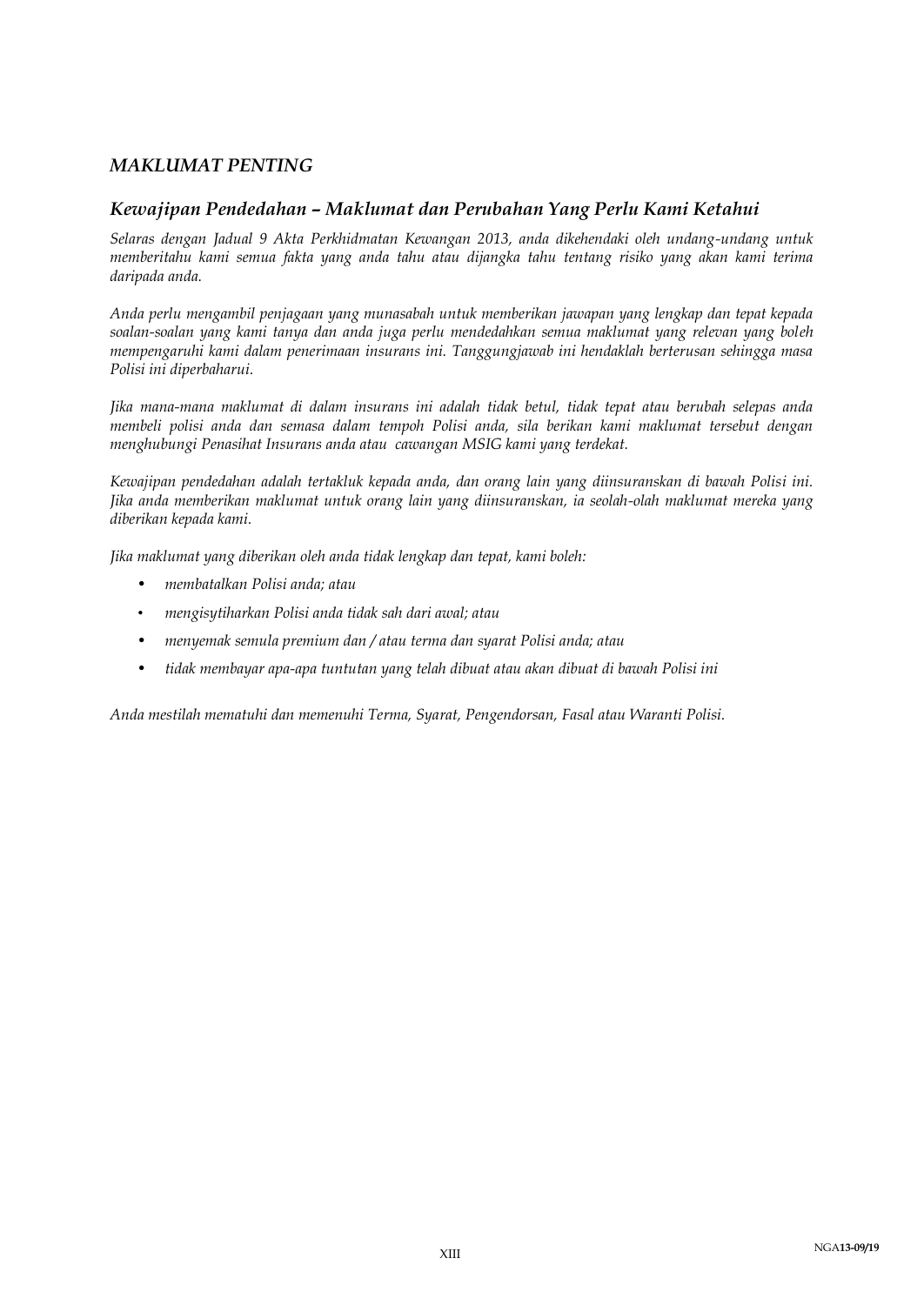## *Tafsiran perkataan*

*Perkataan-perkataan tertentu telah ditafsirkan di bawah. Perkataan-perkataan ini mempunyai maksud yang sama di mana ia digunakan dalam Polisi atau Jadual dan ditonjolkan dalam Polisi dengan huruf tebal, contohnya Orang Yang Diinsuranskan, Kecederaan dan sebagainya.*

#### *Diri Yang Diinsuranskan/Orang Yang Diinsuranskan/Anda*

*bermaksud setiap orang yang dihuraikan dalam erti yang sebenarnya di dalam Jadual ini.* 

#### *Kami/ Syarikat*

*bermaksud MSIG Insurance (Malaysia) Bhd*

#### *Jadual*

*bermaksud butiran Diri Yang Diinsuranskan dan elemen-elemen tertentu dalam insurans yang disediakan. Jadual ini adalah sebahagian daripada Polisi.*

#### *Kecederaan*

*bermaksud kecederaan tubuh yang dialami di mana-mana sahaja di dunia yang diakibatkan secara tunggal oleh suatu kemalangan dan tidak melalui keuzuran, penyakit atau kemerosotan dan kehausan fizikal dan mental secara beransur-ansur.*

#### *Manfaat Mingguan*

*bermaksud mana-mana pampasan yang boleh dibayar pada suatu kadar setiap minggu dan disahkan oleh Pengamal Perubatan yang berdaftar.*

#### *Pengamal Perubatan*

*bermaksud mana-mana orang yang berkelayakan dengan suatu ijazah di dalam bidang perubatan barat dan berlesen sah dan dibenarkan untuk mengamalkan perubatan dan pembedahan.*

#### *Rawatan Perubatan Kiropraktor/Tradisional*

*bermaksud rawatan oleh kiropraktor atau mana-mana rawatan jenis tradisional oleh sinseh/tabib Cina, bomoh atau mana-mana doktor tradisional yang terdapat di Malaysia. Rawatan yang pertama kali diterima mestilah di suatu klinik yang berdaftar dengan Kementerian Kesihatan.* 

### *Bagaimana Insurans Anda Beroperasi*

*Polisi Kemalangan Diri Kumpulan MSIG anda adalah suatu kontrak antara kami, Syarikat, dan anda, Diri Yang Diinsuranskan oleh kami yang dinamakan dalam Jadual.* 

*Sebagai balasan terhadap pembayaran Premium yang dikehendaki oleh anda kepada kami, kami bersetuju untuk menanggung rugi anda seperti mana dan sejauh mana yang dihuraikan di dalam Polisi ini dan di dalam Jadual tersebut, berkenaan dengan kejadian-kejadian yang berlaku dalam Tempoh Insurans, atau mana-mana tempoh terkemudian yang anda bayar dan kami terima Premium yang dikehendaki.*

### *Seksyen I*

#### *Kemalangan Diri*

#### *Kami akan membayar anda untuk Kecederaan:*

*Pampasan bagi kematian atau hilang upaya (Manfaat-manfaat) adalah seperti yang dihuraikan di bawah sekiranya Orang Yang Diinsuranskan tersebut adalah tercedera dan dalam masa dua tahun ianya berlaku Kecederaan tersebut adalah penyebab tunggal kepada kematian atau hilang upaya berkenaan.*

#### *Manfaat Pampasan*

**1.** *Kematian Kemalangan Jumlah Yang Diinsuranskan yang dinyatakan di dalam Jadual*

#### *Peratusan*

**2.** *Hilang Upaya Keseluruhan Kekal Jumlah Yang Diinsuranskan yang dinyatakan di seperti yang dinyatakan di bawah dalam Jadual*

- *a. Hilang upaya menyeluruh dan kekal akibat 100% daripada terlibat atau menyertai pekerjaan atau kerjaya daripada mana-mana dan setiap jenis*
- *b. Kehilangan kesemua penglihatan secara keseluruhan 100% dan kekal pada sebelah atau kedua-dua mata*
- *c. Kehilangan keseluruhan oleh*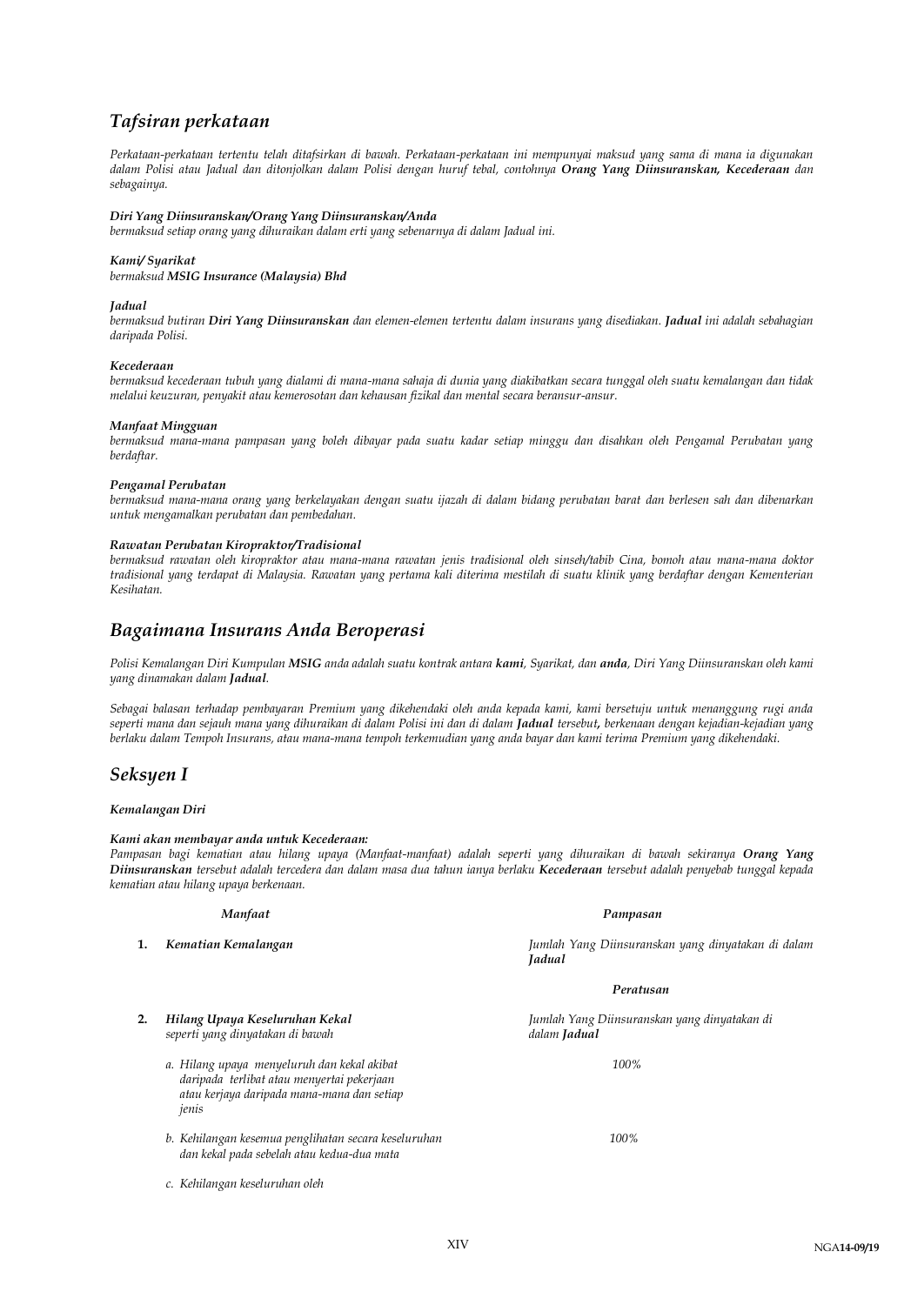| pemotongan fizikal atau kehilangan penggunaan<br>secara keseluruhan dan kekal untuk: |      |
|--------------------------------------------------------------------------------------|------|
| Satu atau dua anggota                                                                | 100% |
| Sebelah atau dua belah tangan                                                        | 100% |
| Lengan di atas siku                                                                  | 100% |
| Lengan pada atau di bawah siku                                                       | 100% |
| Kaki di atas lutut                                                                   | 100% |
| Kaki pada atau di bawah lutut                                                        | 100% |
| d. Ketidakwarasan secara kekal dan keseluruhan                                       | 100% |

**3.** *Hilang Upaya Separa Kekal seperti yang dinyatakan di bawah Suatu jumlah yang sama dengan peratusan Jumlah Yang Diinsuranskan yang dinyatakan di dalam Jadual. Peratusan yang boleh dibayar adalah ditunjukkan di bawah terhadap setiap Manfaat, tetapi tidak melebihi kesemua 100% bagi mana-mana satu Orang Yang Diinsuranskan. a. Kehilangan keseluruhan dan kekal untuk: Penglihatan pada sebelah mata melainkan50% persepsi cahaya Lensa pada sebelah mata 50% b. Kehilangan keseluruhan oleh pemotongan fizikal atau kehilangan penggunaan secara keseluruhan dan kekal untuk: Ibu jari dan empat jari pada sebelah tangan 53% Empat jari pada sebelah tangan 50% Ibu jari (dua ruas) 25% Ibu jari (satu ruas) 10% Jari telunjuk (tiga ruas) 15%* Jari telunjuk (dua ruas) *Jari telunjuk (satu ruas) 4% Jari Hantu (tiga ruas) 6% Jari Hantu (dua ruas) 4% Jari Hantu (satu ruas) 2% Jari Manis (tiga ruas) 8% Jari Manis (dua ruas) 4% Jari Manis (satu ruas) 2%*  $J$ ari kelingking (tiga ruas) *Jari kelingking (dua ruas) 3% Jari kelingking (satu ruas) 2% Semua jari kaki pada sebelah kaki 17% Ibu jari kaki (dua ruas) Ibu jari kaki (satu ruas) 2% Mana-mana jari kaki yang lain 3% c. Kehilangan secara keseluruhan dan kekal untuk: Pendengaran pada kedua-dua telinga 75% Pendengaran pada sebelah telinga 25% Pertuturan 60%*

*Apabila Kecederaan tersebut tidak dinyatakan, kami berhak untuk menggunakan suatu peratusan pampasan yang pada pandangan kami adalah bukan tidak konsisten dengan peruntukan di dalam Jadual.*

*Manfaat-manfaat berikut membentuk sebahagian daripada perlindungan polisi ini sekiranya ianya dinyatakan di dalam Jadual.:*

| $\bf{4}$ | Elaun Pemulihan<br>Pengubahsuaian perlu kepada tempat tinggal atau kenderaan<br>bermotor dan mana-mana bantuan perubatan lain sekiranya<br>Orang Yang Diinsuranskan terus bergantung kepada kerusi<br>roda untuk suatu tempoh yang tidak kurang daripada 6 bulan. | RM5,000                                                                    |
|----------|-------------------------------------------------------------------------------------------------------------------------------------------------------------------------------------------------------------------------------------------------------------------|----------------------------------------------------------------------------|
| 5.       | Perbelanjaan Pengebumian Pembakaran & Repatriasi<br>Yang dikenakan secara perlu dan munasabah<br>dan disokong oleh akaun beresit daripada suatu<br>pengurus pengebumian/pengangkut pesawat<br>(tetapi hanya setakat perbelanjaan yang tidak                       | Pengembalian se<br>Diinsuranskan sei<br>bahawa ianya ac<br>holeh dihawar w |

*boleh diperolehi semula daripada mana-mana sumber lain) berkenaan dengan kematian Orang Yang Diinsuranskan yang boleh dibayar dengan pampasan* 

 *di bawah Polisi ini.*

*Pengembalian semula sehingga Jumlah Yang Diinsuranskan sebanyak RM2,000 dengan syarat bahawa ianya adalah amaun maksimum yang boleh dibayar untuk mana-mana satu Orang Yang Diinsuranskan dalam mana-mana satu kemalangan.*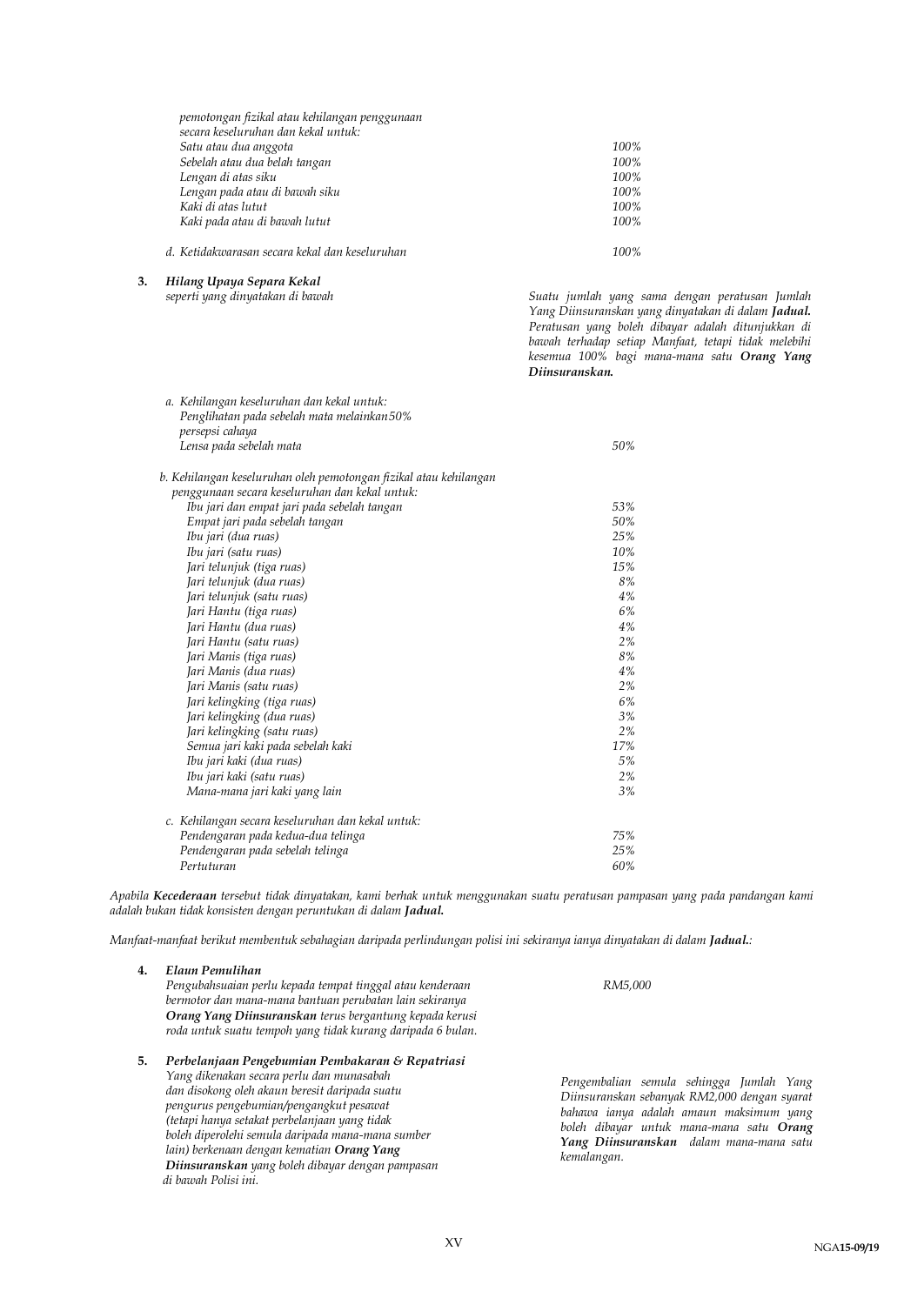- **6.** *Hilang Upaya Keseluruhan Sementara Daripada menyertai atau melaksanakan*
- *7. Hilang Upaya Separa Sementara melebihi 104 minggu dari bermulanya Daripada menyertai atau melaksanakan hilang upaya tersebut. tugas atau pekerjaan biasa*

#### *8. Perbelanjaan Perubatan*

*Bayaran atau caj perubatan, pembedahan, hospital, rumah penjagaan dan penjagaan yang dikenakan dalam masa 104 minggu dari terjadinya Kecederaan, dengan syarat bahawa semua bayaran atau caj sedemikian adalah dikenakan secara perlu dan munasabah bagi khidmat-khidmat profesional daripada seorang Pengamal Perubatan yang berkelayakan penuh dan berdaftar di hospital / klinik berdaftar dan / atau kiropraktor / Tabib Cina / Pengikat Tulang yang berdaftar.*

#### *9. Pendapatan Hospital*

*Suatu manfaat harian bagi tempoh penahanan Diri Yang Diinsuranskan di sebuah hospital bagi rawatan Kecederaan.* 

*tugas atau pekerjaan biasa Manfaat Mingguan yang dinyatakan di dalam Jadual bagi tempoh yang tidak*

*Pembayaran balik bagi Perbelanjaan Perubatan sehingga Jumlah Yang Diinsuranskan yang dinyatakan di dalam Jadual berkenaan dengan mana-mana satu Orang Yang Diinsuranskan di dalam mana-mana satu kemalangan termasuklah kos Rawatan Perubatan Kiropraktor/*   $Tradisional$  sehingga *RM250 bagi setiap rundingan.* 

*Pembayaran balik sehingga amaun yang dinyatakan di dalam Jadual bagi mana-mana satu Orang Yang Diinsuranskan di dalam mana-mana satu kemalangan sehingga 52* 

#### *10. Bayaran Ambulans*

*Membayar balik caj-caj yang telah dikenakan oleh hospital atau oleh sebuah syarikat ambulans swasta untuk kecemasan/maklum balas ambulans yang diakibatkan oleh suatu kemalangan seperti yang telah ditakrifkan di dalam polisi ini sehingga had yang telah dinyatakan di dalam Jadual ini.* 

*minggu.*

#### *11. Elaun Kematian*

Kami akan membayar kepada Wakil **Orang Yang Diinsuranskan** Yang Sah sehingga had yang telah dinyatakan di dalam *Jadual sekiranya berlaku Kematian akibat Kemalangan kepada Orang Yang Diinsuranskan.*  dinyatakan di dalam **Jadual** bagi mana-mana

#### *12. Pembelian Peralatan Ortopedik*

**Pembelian Peralatan Ortopedik**<br>Membayar balik perbelanjaan sebenar yang ditanggung sehingga had seperti yang dinyatakan di dalam **Jadual** bagi pembelian *peralatan ortopedik yang telah disarankan oleh seorang doktor bedah ortopedik akibat daripada hilang upaya kekal yang dialami* . *oleh Orang Yang Diinsuranskan seperti yang telah ditakrifkan di dalam perjanjian ini.* yang diny

### *Had Pampasan Keseluruhan*

*Liabiliti maksimum agregat kami berkenaan dengan semua Orang Yang Diinsuranskan yang membuat perjalanan di dalam sebuah pesawat atau kenderaan atau kapal pengangkut di permukaan hendaklah tidak melebihi Had Pengangkut dinyatakan di dalam jadual ataupun jumlah amaun Pampasan yang boleh dibayar berkenaan dengan Orang Yang Diinsuranskan itu, yang mana satu lebih rendah.* 

### *Had Pampasan berkenaan dengan mana-mana satu Orang Yang Diinsuranskan*

- *1. Kami tidak akan membayar bagi :* 
	- *a. mana-mana Kecederaan khusus di bawah Manfaat 2 dan/atau Manfaat 3 yang, bagi Kecederaan yang sama itu pampasan yang lebih besar adalah boleh dibayar bagi bahagian lain Manfaat 2 dan/atau Manfaat 3 yang termasuk juga Kecederaan khusus itu.*
	- *b. Manfaat 1 sebagai tambahan kepada mana-mana Manfaat 2 dan/atau Manfaat 3 sekiranya ianya disebabkan oleh Kecederaan yang sama, melainkan sekiranya suatu pembayaran telah dibuat di bawah mana-mana bahagian Manfaat 2 dan/atau Manfaat 3 dan kematian telah berlaku selepas itu yang secara tunggalnya disebabkan oleh dan dalam masa 104 minggu dari Kecederaan itu, maka kami akan membayar mana-mana perbezaan sekiranya Pampasan yang boleh dibayar untuk Manfaat 1 adalah lebih besar daripada yang telah dibayar untuk Manfaat 2 dan/atau Manfaat 3,*
	- *c. lebih daripada 100% secara agregat bagi mana-mana atau kesemua Manfaat 2 dan/atau Manfaat 3 untuk mana-mana satu Orang Yang Diinsuranskan,*
	- *d. Manfaat 2 dan/atau Manfaat 3 sehingga amaun keseluruhan pampasan telah ditentukan dan dipersetujui.*
- *2. Manfaat Mingguan tidak akan boleh dibayar bagi:*
	- *a. mana-mana tempoh masa yang berikutnya selepas kematian Orang Yang Diinsuranskan ataupun yang berikutnya selepas pampasan menjadi boleh dibayar di bawah mana-mana bahagian Manfaat 2 dan 3,*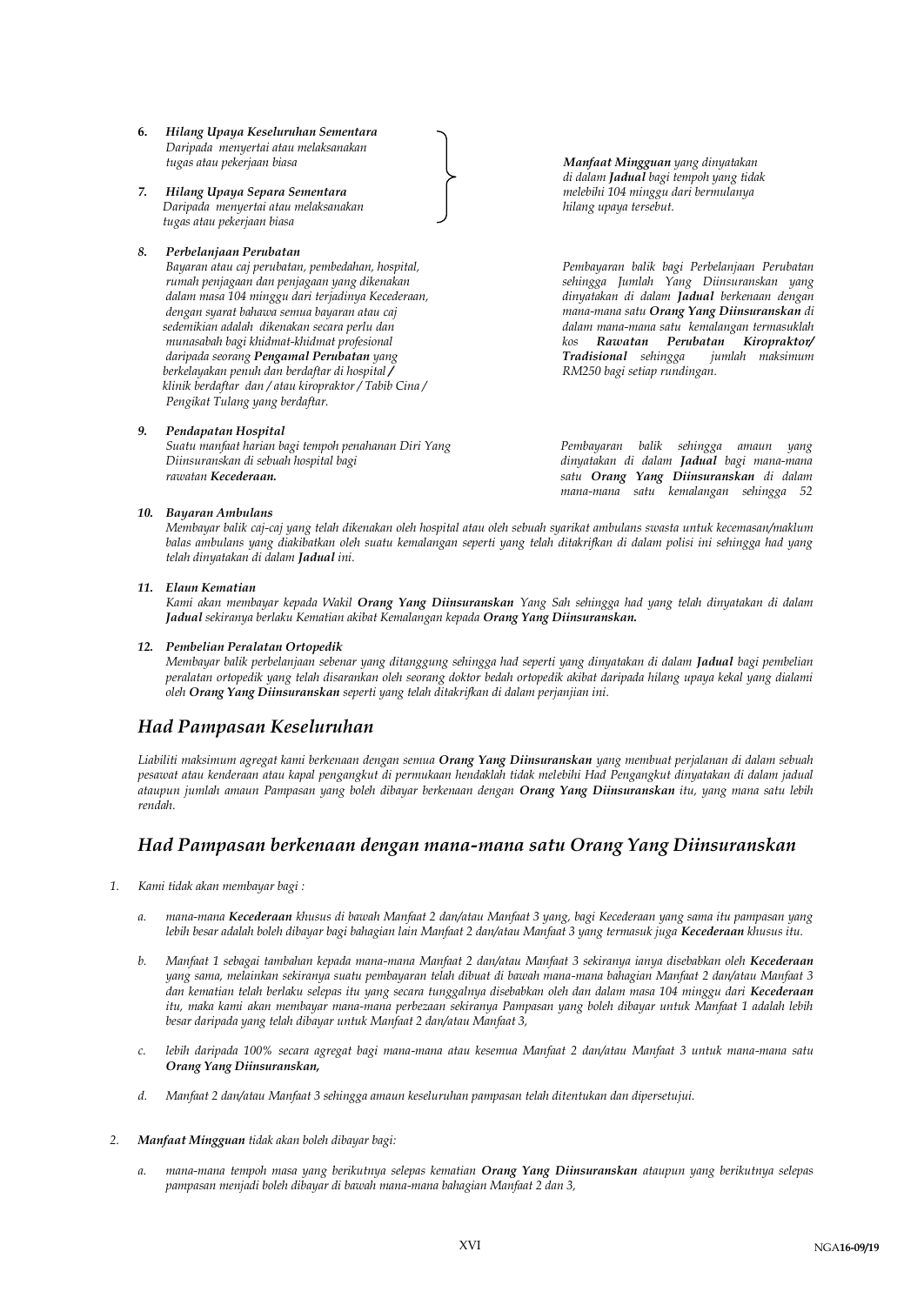- *b. kedua-dua manfaat 6 dan 7 bagi tempoh hilang upaya yang sama*
- *3. Sebarang bayaran yang dibuat di bawah manfaat mingguan akan ditolak daripada mana-mana pampasan berikut yang boleh dibayar di bawah manfaat 1 hingga 3.*
- *4. Manfaat Mingguan bagi salah satu atau kedua-dua Manfaat 6 dan 7 adalah boleh dibayar apabila amaun keseluruhan telahpun dipersetujui, atau dengan permintaan anda pada jarak waktu yang tidak kurang daripada empat minggu (tetapi tidak didahulukan) yang bermula empat minggu selepas makluman bertulis tentang Kecederaan itu telah diterima oleh kami.*
- *5. Tiada apa-apa yang boleh dibayar berkenaan dengan Manfaat 8 sekiranya terdapat mana-mana insurans lain yang sedang berkuat kuasa melindungi kerugian itu atau sekiranya anda atau Orang Yang Diinsuranskan adalah berhak kepada indemniti daripada mana-mana sumber lain, dengan syarat kami hendaklah tidak dilepaskan daripada liabiliti di bawah Manfaat ini sejauh mana yang berkaitan dengan mana-mana lebihan yang menjangkaui amaun insurans atau indemniti lain sedemikian yang boleh dibayar.*
- *NB - Segala Manfaat Tambahan adalah tertakluk selainnya kepada Terma, Pengecualian dan Syarat di bawah Polisi ini.*

### *Seksyen II*

#### *Liabiliti Diri*

*Manfaat ini akan dianggap sebagai sebahagian daripada polisi ini sekiranya ianya dinyatakan di dalam Jadual.* 

*Kami akan menanggung rugi Orang Yang Diinsuranskan di mana-mana sahaja di dunia melainkan Amerika Syarikat dan Kanada terhadap:*



*Sekiranya berlaku kematian ke atas Orang Yang Diinsuranskan kami berkenaan dengan liabiliti yang ditanggung oleh Orang Yang Diinsuranskan akan menanggung rugi wakil peribadi Orang Yang Diinsuranskan menurut terma dan tertakluk kepada had-had seksyen ini dengan syarat bahawa wakil peribadi berkenaan hendaklah seolah-olah mereka adalah Orang Yang Diinsuranskan mematuhi, memenuhi dan menuruti Terma, Pengecualian dan Syarat Polisi ini sejauh mana ia boleh dikenakan.* 

#### *Peruntukan Khas*

#### *a. Kehilangan*

*Syarikat hendaklah menganggap bahawa kematian telah dialami oleh Orang Yang Diinsuranskan sekiranya dia hilang selama dua belas bulan berturut-turut, dan bukti yang mencukupi telah dikemukakan yang membawa kepada kesimpulan Syarikat bahawa kematian telah diakibatkan oleh suatu Kecederaan Badan. Walau bagaimanapun, sekiranya pada bila-bila masa selepas pembayaran Manfaat untuk kematian tersebut Orang Yang Diinsuranskan itu didapati masih hidup, maka Manfaat itu hendaklah dipulangkan semula kepada Syarikat.*

#### *b. Pendedahan*

*Sekiranya Orang Yang Diinsuranskan mengalami suatu Kecederaan dan selepas itu oleh kerana Kecederaan itu mengalami kematian atau hilang upaya sebagai akibat pendedahan kepada elemen-elemen peril semulajadi, maka kami akan mengambil kira kematian atau hilang upaya sedemikian sebagai telah disebabkan oleh suatu Kecederaan.*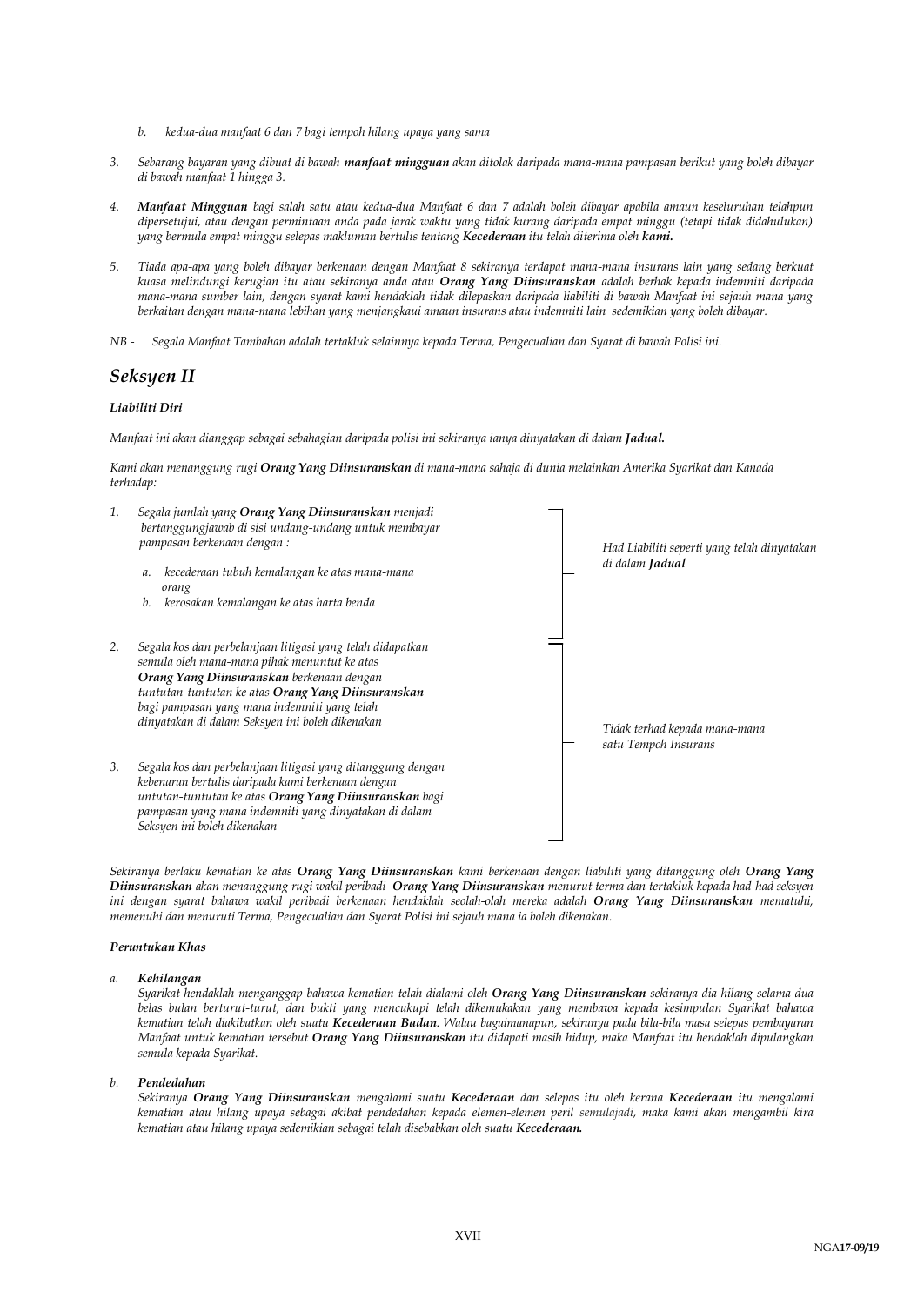#### *c. Fasal Bidang Kuasa*

*Indemniti yang disediakan di bawah Seksyen II Polisi ini tidak akan dikenakan berkenaan dengan penghakiman yang bukan diberikan atau didapatkan pertama-tama daripada suatu Mahkamah bidang kuasa kompeten di dalam Republik Singapura, Malaysia atau Negara Brunei Darussalam tidak juga kepada perintah yang diperolehi daripada Mahkamah tersebut bagi penguatkuasaan penghakiman yang dibuat di luar Republik Singapura, Malaysia atau Negara Brunei Darussalam melalui cara peruntukan bersaling atau yang sebaliknya.* 

#### *d. Fasal Risiko Siber (Fasal Penjelasan Teknologi Maklumat)*

*Indemniti yang dinyatakan dalam Polisi ini tidak akan dikenakan kepada liabiliti berkenaan apa-apa tuntutan atau kerugian yang timbul daripada apa-apa aktiviti dan/atau perniagaan yang dijalankan dan/atau diurusniagakan melalui Internet, Intranet, Ekstranet, dan / atau melalui laman web, laman Internet, alamat web dan/atau melalui transmisi surat elektronik atau dokumen oleh kaedah elektronik kepunyaan Diri Yang Diinsuranskan.*

### *Pengecualian Am*

*Berkenaan dengan perlindungan untuk Seksyen I, kami tidak akan membayar pampasan untuk:*

- *1. Kecederaan, kematian, kerosakan, kos atau perbelanjaan daripada apa-apa sifat yang secara langsung atau tidak langsung disebabkan oleh, terhasil daripada atau berkaitan dengan mana-mana yang berikut tidak kira apa-apa sebab lain atau kejadian yang menyumbang serentak atau dalam apa-apa turutan kepada kerugian:*
	- *a. pengionan radiasi daripada atau pencemaran oleh radioaktiviti daripada apa-apa bahan api nuklear atau daripada manamana sisa nuklear daripada pembakaran bahan api nuklear*
	- *b. bahan radioaktif, toksik, letupan atau bahan berbahaya atau pencemaran lain daripada apa-apa pemasangan nuklear atau komponen nuklear daripadanya*
	- *c. apa-apa senjata perang yang menggunakan pemisahan atom atau nuklear dan/atau gabungan atau reaksi seumpama yang lain atau kuasa atau bahan radioaktif*
- *2. Kecederaan atau kematian yang disebabkan oleh :*
	- *a. peperangan, penaklukan, tindakan musuh asing, pertempuran atau operasi seperti perang (sama ada perang diisytiharkan atau tidak), perang saudara*
	- *b. dahagi, kebangkitan tentera, kebangkitan, pemberontakan, revolusi, ketenteraan atau perampasan kuasa, undang-undang ketenteraan atau keadaan pengepungan atau mana-mana keadaan atau sebab yang menentukan perisytiharan atau pemakaian undang-undang ketenteraan atau keadaan pengepungan.*
	- *c. bunuh diri, mencederakan diri sendiri atau pendedahan kepada bahaya dengan sengaja (selain daripada cubaan untuk menyelamatkan hayat manusia), atau tindakan yang melanggar undang-undang,*
	- *d. kehamilan, kelahiran anak, atau kecacatan atau kelemahan fizikal atau mental,*
	- *e. Orang Yang Diinsuranskan di bawah pengaruh dadah melainkan dadah tersebut diambil menurut suatu preskripsi perubatan yang dibenarkan (tetapi bukan untuk rawatan penagihan dadah),*
	- *f. timbul secara langsung atau tidak langsung daripada atau diakibatkan atau disebabkan oleh HIV (Virus Kekurangan Imun Manusia) dan/atau mana-mana penyakit berkaitan HIV termasuk AIDS (Sindrom Kurang Daya Tahan Penyakit) atau Kompleks Berkaitan AIDS (ARC) walau bagaimana ia disebabkan dan/atau apa-apa derivatif mutan, variasi atau rawatan daripadanya walau bagaimana ia disebabkan.*
- *3. Kecederaan atau kematian yang diakibatkan kepada Orang Yang Diinsuranskan semasa melibatkan diri dalam :*
	- *a. perjalanan udara melainkan sebagai seorang penumpang di dalam sebuah pesawat pengangkut penumpang yang berlesen penuh.*
	- *b. mana-mana aktiviti anak kapal, perdagangan, teknikal atau kesukanan yang berkaitan dengan sesebuah pesawat yang dalam penerbangan.*
- *4. Kecederaan atau kematian yang diakibatkan kepada Orang Yang Diinsuranskan semasa melibatkan diri atau berlatih dalam :*
	- *a. terjunan payung*
	- *b. luncur gantung*
	- *c. apa-apa jenis perlumbaan (selain daripada dengan menggunakan kaki atau berenang) atau percubaan kelajuan ataupun kebolehan*
	- *d. pendakian gunung*

#### *Indemniti yang dinyatakan di dalam Seksyen II tidak boleh dikenakan ataupun tidak termasuk:*

- *1. Liabiliti yang diterima oleh seorang Orang Yang Diinsuranskan dengan perjanjian dan yang tidak akan dikepilkan dengan ketiadaan perjanjian sedemikian,*
- *2. Liabiliti berkenaan dengan kecederaan kepada atau keuzuran atau penyakit mana-mana orang di bawah suatu kontrak perkhidmatan ataupun perantisan dengan Orang Yang Diinsuranskan sekiranya liabiliti sedemikian adalah berkenaan dengan kecederaan, keuzuran atau penyakit yang berpunca daripada dan ketika penggajian orang sedemikian oleh Orang Yang Diinsuranskan, atau mana-mana jumlah yang boleh dibayar oleh Orang Yang Diinsuranskan itu di bawah perundangan yang berkaitan dengan kecederaan, keuzuran atau penyakit di tempat kerja.*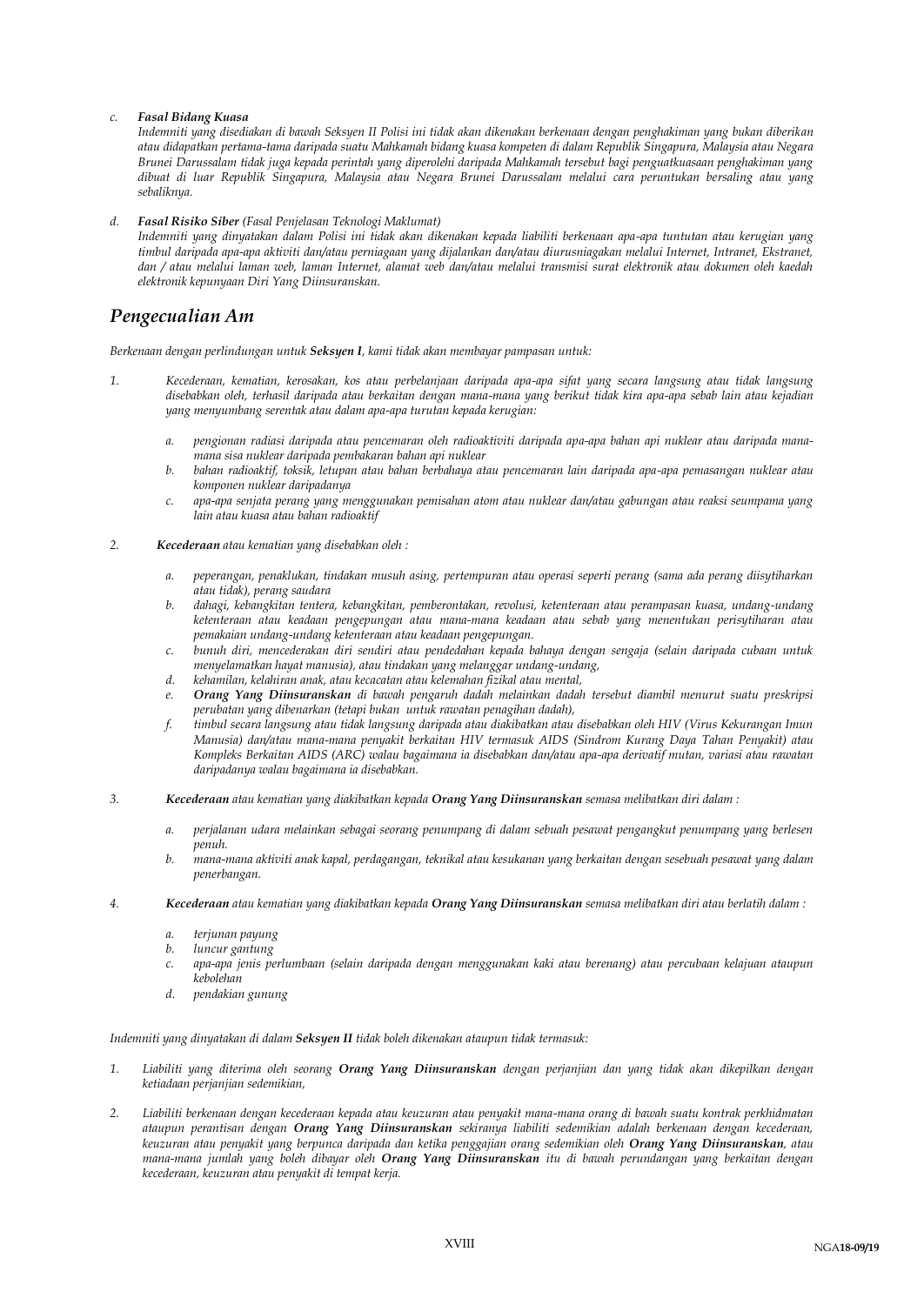- *3. Liabiliti berkenaan dengan kehilangan atau kerosakan ke atas harta benda:* 
	- *a. yang dimiliki oleh Orang Yang Diinsuranskan* 
		- *b. yang dalam kendalian atau di bawah pengawalan Orang Yang Diinsuranskan atau mana-mana orang suruhan atau ejen Orang Yang Diinsuranskan.*
- *4. Liabiliti berkenaan dengan Kecederaan ke atas mana-mana orang yang merupakan seorang ahli keluarga Orang Yang Diinsuranskan itu sendiri atau merupakan seorang ahli isi rumah Orang Yang Diinsuranskan itu.*
- *5. Liabiliti berkenaan dengan kecederaan atau kerosakan yang disebabkan oleh atau yang berkaitan dengan atau yang berpunca daripada:*
	- *a. pemilikan atau pemunyaan atau penggunaan oleh atau bagi pihak Orang Yang Diinsuranskan ke atas mana-mana haiwan (selain daripada seekor anjing atau kucing), pesawat udara, kenderaan bermotor, kapal, segala jenis senjata api ataupun perahu daripada apa-apa jenis pun;*
	- *b. pemilikan pemunyaan atau penggunaan oleh atau bagi pihak Orang Yang Diinsuranskan ke atas mana-mana tanah atau bangunan; atau*
	- *c. mana-mana profesion pekerjaan atau perniagaan Orang Yang Diinsuranskan atau apa-apa yang telah dilakukan yang berkaitan dengan atau bagi tujuannya.*
- *6. Liabiliti berkaitan dengan mana Orang Yang Diinsuranskan adalah ataupun akan namun dengan kewujudan Seksyen ini ditanggung rugi di bawah mana-mana polisi insurans lain, bagi kes sedemikian indemniti di bawah Seksyen ini tidak boleh dikenakan sehinggalah amaun indemniti penuh di bawah polisi lain yang sedemikian telah dikenakan sejauh mana ianya dapat memuaskan liabiliti tersebut.*
- *7. Liabiliti dalam keadaan apa-apa pun bagi:*
	- *a. Kecederaan diri atau kehilangan atau kerosakan atau kehilangan penggunaan harta benda yang diakibatkan secara langsung atau tidak langsung oleh ketirisan, pengotoran atau pencemaran*
	- *b. kos mengalihkan, membasmi atau membersihkan bahan ketirisan, pengotoran atau pencemaran*
	- *c. denda, penalti, ganti rugi punitif atau teladan*
- *8. Semua tuntutan dan kerugian yang berdasarkan, timbul daripada, secara langsung atau tidak langsung terhasil daripada atau akibat daripada, atau dengan apa-apa cara melibatkan:*

*a. asbestos, atau*

*b. apa-apa kecederaan atau kerosakan sebenar atau yang didakwa, berkaitan penggunaan, kehadiran, kewujudan, pengesanan, pembuangan, penghapusan atau pengelakan asbestos atau pendedahan atau potensi pendedahan kepada asbestos.*

*Jika kami mendakwa bahawa dengan alasan Pengecualian Am ini apa-apa tuntutan tidak dilindungi oleh insurans ini, maka beban membuktikan tuntutan itu adalah dilindungi hendaklah terletak pada anda.*

## *Pengecualian Am (yang dikenakan kepada seluruh polisi)*

*Polisi ini tidak melindungi mana-mana kematian, hilang upaya (kekal dan sementara), perbelanjaan atau liabiliti yang secara langsung atau tidak langsung disebabkan oleh, atau disumbangkan oleh, atau timbul daripada atau akibat daripada mana-mana Tindakan Keganasan. Bagi tujuan ini sesuatu tindakan keganasan bermaksud suatu tindakan termasuk tetapi tidak terhad kepada penggunaan kekerasan atau keganasan dan/atau ancaman daripadanya, oleh mana-mana orang atau kumpulan (-kumpulan) orang, sama ada bertindak berseorangan atau bagi pihak atau berkaitan dengan mana-mana organisasi (-organisasi) atau kerajaan (-kerajaan), yang komited terhadap politik, agama atau ideologi atau tujuan serupa termasuk niat untuk mempengaruhi mana-mana kerajaan dan/atau untuk meletakkan orang awam, atau mana-mana bahagian orang awam dalam ketakutan.*

### *Syarat Am*

*Syarat yang terkandung dalam Polisi atau dalam mana-mana Endorsemen adalah sebahagian daripada kontrak dan mestilah dipatuhi. Sifatnya mengizinkan syarat tersebut menjadi syarat terdahulu kepada hak untuk menuntut terhadap kami.*

#### *1. Salah Nyata Atau Ketinggalan Fakta Penting*

*Jika:* 

*(a) sebarang jawapan, pendedahan atau pernyataan yang Anda berikan, sebelum kontrak insurans ini dimeterai, diubah atau diperbaharui, dalam atau kepada mana-mana cadangan atau perakuan atau pertanyaan, yang dibuat secara sengaja atau melulu dari segenap segi; atau* 

*(b) sebelum kontrak insurans ini dimeterai, diubah atau diperbaharui, Anda gagal mendedahkan apa-apa fakta yang Anda ketahui yang berkaitan dengan keputusan Kami untuk menerima risiko dan menentukan kadar dan terma yang dikenakan; atau (c) apa-apa tuntutan yang dibuat berbentuk penipuan atau ditokok-tambah, atau sebarang perakuan atau kenyataan palsu dibuat* 

*untuk menyokong tuntutan tersebut.* 

*maka dalam mana-mana hal di atas, Polisi ini adalah batal.*

*2. Notis*

*Anda mestilah memberitahu kami secara bertulis dengan serta-merta apabila anda menyedari apa-apa perubahan dalam penggajian, pekerjaan, tugas atau usaha mana-mana Orang Yang Diinsuranskan, atau perubahan-perubahan lain yang boleh meningkatkan kemungkinan suatu tuntutan di bawah Polisi ini. Anda mungkin dikehendaki untuk membayar premium tambahan sebagai hasil perubahan sedemikian.*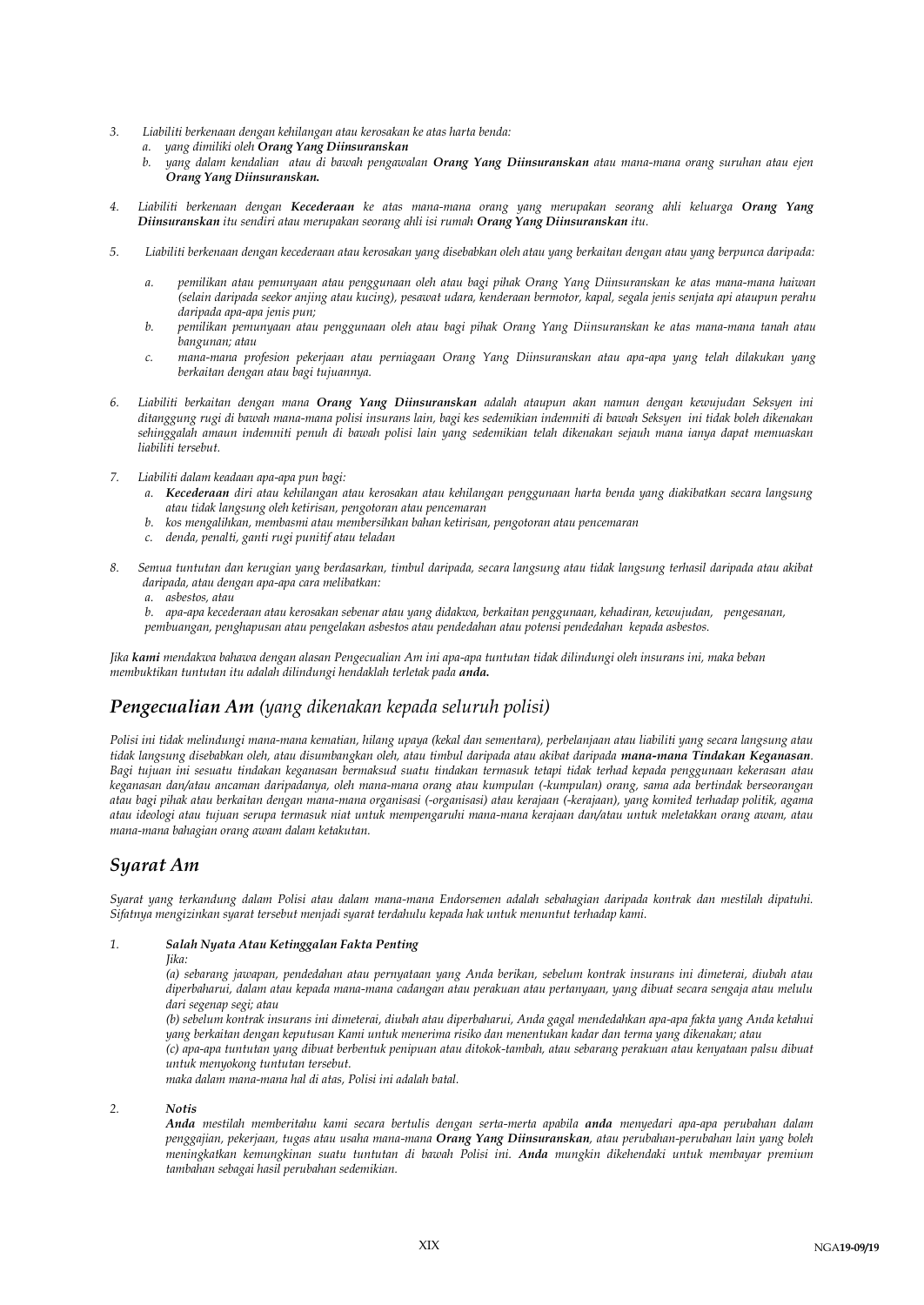#### *3. Pelepasan*

*Resit anda atau wakil diri anda yang sah atau mana-mana orang yang kepadanya apa-apa manfaat dinyatakan patut dibayar, hendaklah dalam semua kes secara efektif melepaskan liabiliti kami.*

#### *4. Pembaharuan*

*Polisi ini boleh diperbaharui dari tahun ke tahun dengan persetujuan bersama antara Diri Yang Diinsuranskan dengan kami tetapi dalam apa-apa kes berkenaan mana-mana Orang Yang Diinsuranskan hendaklah diberhentikan pada tamatnya Tempoh Insurans semasa Orang Yang Diinsuranskan itu mencapai umur tujuh puluh tahun.*

#### *5. Penyelarasan Premium*

*Sekiranya mana-mana bahagian daripada premium adalah dikira dengan berdasarkan anggaran yang diberikan oleh anda maka anda hendaklah bersetuju untuk menyimpan rekod yang tepat yang mengandungi segala butir berkaitan, dan membenarkan kami untuk memeriksa rekod sedemikian. Dalam masa satu bulan dari tamatnya setiap tempoh insurans dan juga pada bila-bila masa kami memintanya, anda mestilah bersetuju untuk mengemukakan maklumat-maklumat yang kami minta itu, dan premium berkenaan hendaklah diselaraskan dengan sewajarnya.* 

#### *6. Pembatalan*

*Anda boleh membatalkan Polisi ini pada bila-bila masa melalui surat. Sebarang pembayaran balik premium adalah pada asas prorata dan tertakluk kepada premium minima sebanyak RM60.00 dan Kadar Cukai Semasa yang boleh dikenakan oleh kami. Kami boleh membatalkan Polisi anda atau mana-mana Seksyen dengan menghantar notis tujuh (7) hari melalui surat penghantaran berdaftar atau surat berdaftar ke alamat terakhir anda yang diketahui. Sebarang pembayaran balik premium adalah bergantung kepada asas pro-rata.*

*Didalam sebarang keadaan, pemulangan premium akan tertakluk kepada berapa lamanya tempoh Polisi telah berkuatkuasa dengan syarat bahawa tiada sebarang tuntutan telah dibuat semasa dalam tempoh ini.*

#### *7. Tunai Sebelum Lindung*

*Sekiranya polisi insurans ini melindungi kepentingan peribadi pemegang polisi, syarat berikut akan digunapakai: Insurans ini tidak akan berkuatkuasa kecuali premium belum bayar telahpun dibayar. Syarat waranti premium yang dinyatakan di dalam polisi adalah dengan ini dihapuskan.*

### *Syarat Tuntutan*

#### *1. Syarat Terdahulu*

*Bayaran tuntutan di bawah Polisi ini adalah bergantung kepada pematuhan terma dan syaratnya oleh anda, dan setakat mana ia dikenakan, oleh Orang Yang Diinsuranskan atau mana-mana pihak menuntut.*

#### *2. Nasihat Kerugian*

*Anda mestilah menghubungi dan memberikan notis bertulis kepada kami dengan butiran penuh dalam masa tujuh (7) hari atas penerimaan notis atau mengalami kemalangan, kerugian atau kerosakan. Anda mestilah memberitahu Kami jika Anda mengetahui apa-apa writ, saman atau pendakwaan terhadap Anda. Anda mestilah dengan serta-merta menghantar Kami setiap surat atau dokumen yang berkaitan dengan tuntutan.*

#### *3. Dokumen*

*Semua laporan perubatan, sijil, maklumat dan keterangan mestilah dikemukakan atas perbelanjaan anda atau atas perbelanjaan mana-mana pihak menuntut dalam bentuk dan keadaan yang dikehendaki. Dalam kejadian kematian Orang Yang Diinsuranskan kami mengehendaki sijil kematian ditunjukkan dan mungkin mengehendaki pemeriksaan post-mortem dibuat atas perbelanjaan kami.* 

#### *4. Pemeriksaan Perubatan*

*Anda atau Orang Yang Diinsuranskan hendaklah mendapatkan perkhidmatan Pengamal Perubatan yang berdaftar dan Orang Yang Diinsuranskan hendaklah menjalani mana-mana rawatan yang dianggap perlu oleh pengamal sedemikian. Orang Yang Diinsuranskan mungkin perlu menjalani pemeriksaan perubatan selanjutnya yang dikehendaki oleh kami atas perbelanjaan kami.*

#### *5. Liabiliti*

*Anda atau mana-mana orang yang bertindak bagi pihak anda, tidak boleh berunding atau menafikan liabiliti tanpa kebenaran bertulis kami berkaitan dengan mana-mana kemalangan atau tuntutan. Pada bila-bila masa selepas berlaku mana-mana kejadian yang menimbulkan suatu tuntutan atau siri tuntutan di bawah Seksyen II Polisi ini, kami boleh membayar anda amaun penuh liabiliti kami atau apa-apa jumlah yang lebih kecil yang baginya tuntutan itu boleh diselesaikan dan memberhentikan perjalanan mana-mana tuntutan pembelaan atau prosiding dan kami tidak akan bertanggungjawab bagi apa-apa kerosakan kerugian atau liabiliti yang didakwa telah disebabkan kepada Orang Yang Diinsuranskan akibat mana-mana tindakan atau ketinggalan kami yang didakwa berhubung dengan tuntutan pembelaan atau prosiding sedemikian atau pemberhentian perjalanan sedemikian oleh kami tidak juga kami bertanggungjawab untuk apa-apa kos atau perbelanjaan apa-apa jua yang dibelanjakan oleh Orang Yang Diinsuranskan atau mana-mana pihak menuntut atau orang lain selepas kami memberhentikan tindakan sedemikian.*

#### *6. Prosiding Undang-undang*

*Kami boleh membela dan menyelesaikan mana-mana tindakan undang-undang dalam nama anda. Kami boleh mendapatkan semula mana-mana bayaran yang kami buat di bawah Polisi kepada mana-mana orang lain atas perbelanjaan kami sendiri dan untuk manfaat kami dan kami boleh melakukannya dalam nama anda. Anda perlu memberikan kami semua maklumat dan bantuan yang kami kehendaki. Apa-apa penepian hak adalah atas perbelanjaan Anda sendiri.*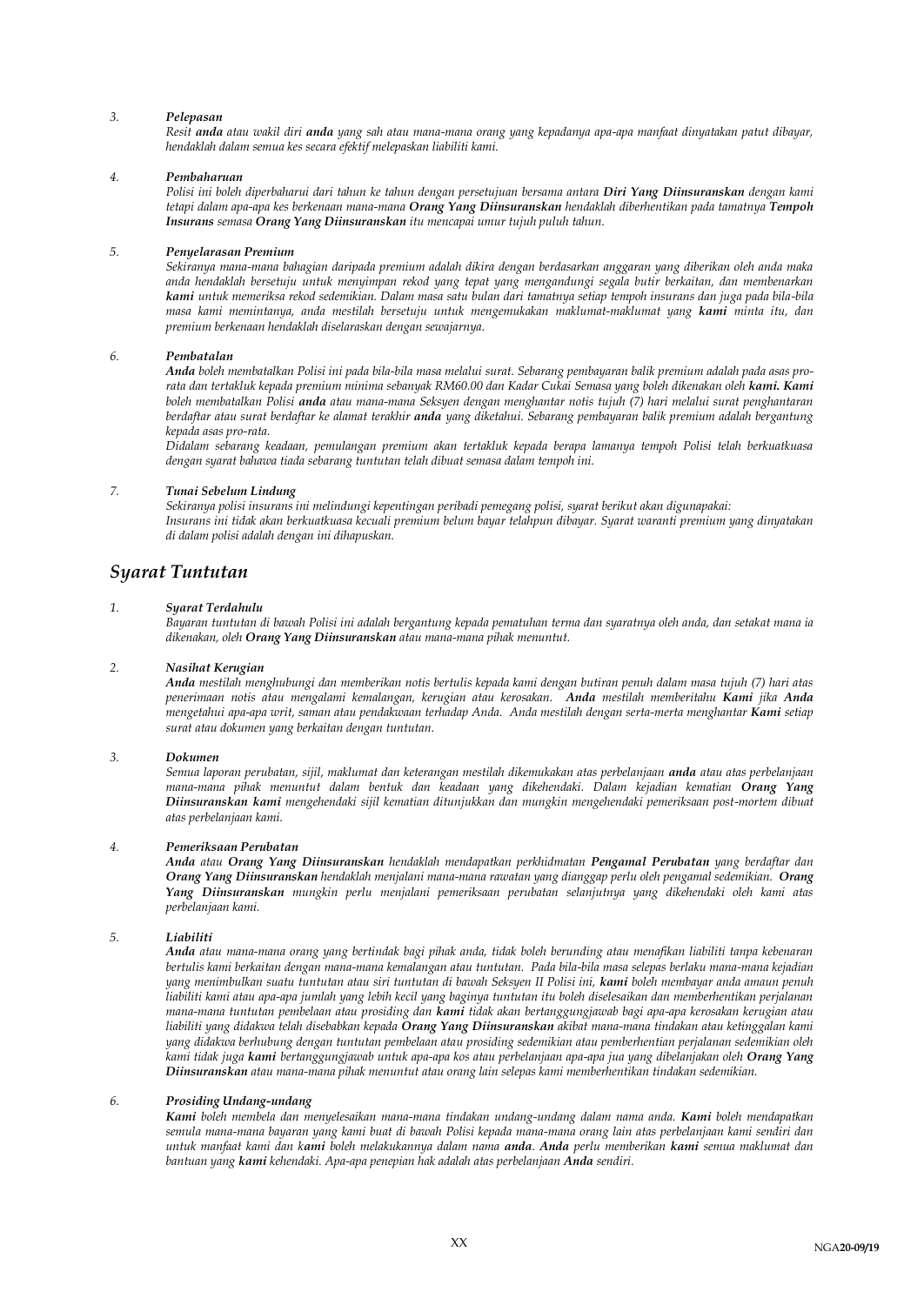#### *7. Timbangtara*

*Semua perselisihan yang timbul daripada Polisi ini hendaklah dirujuk kepada keputusan seorang Penimbangtara yang akan dilantik secara bertulis oleh kedua-dua pihak, atau jika mereka tidak bersetuju dengan seorang Penimbangtara, dan memerlukan keputusan dua orang Penimbangtara, seorang Penimbangtara akan dilantik secara bertulis oleh setiap pihak dan dalam kes Penimbangtara-penimbangtara tersebut tidak bersetuju dengan keputusan seorang Wasit yang telah dilantik secara bertulis oleh Penimbangtara-penimbangtara sebelum membuat rujukan. Wasit tersebut hendaklah duduk bersama-sama dengan Penimbangtara-penimbangtara dan mempengerusikan mesyuarat-mesyuarat mereka dan pemberian suatu Award adalah sebagai syarat terdahulu bagi apa-apa hak untuk bertindak terhadap kami. Jika kami menolak tuntutan liabiliti kepada anda atau wakil peribadi untuk mana-mana tuntutan menurut dokumen ini dan tuntutan sedemikian tidak dirujuk kepada timbangtara di bawah peruntukan yang terkandung di dalam dokumen ini dalam masa dua belas bulan kalendar dari tarikh penolakan tuntutan tersebut, maka tuntutan tersebut adalah disifatkan telah ditinggalkan untuk semua tujuan dan tidak boleh dikembalikan menurut dokumen ini kemudiannya.*

#### *8. Sumbangan*

*Apabila suatu kejadian menghasilkan tuntutan di bawah Seksyen II Polisi ini dan terdapat insurans yang melindungi kerugian atau kerosakan yang sama, kami akan membayar hanya bahagian berkadar kami.*

#### *Waranti Premium*

*Adalah menjadi syarat asas dan khas mutlak Kontrak Insurans ini bahawa premium yang patut dibayar mestilah dibayar dan diterima oleh Penanggung Insurans dalam masa enam puluh (60) hari dari bermulanya tarikh insurans ini. Jika syarat ini tidak dipatuhi maka kontrak ini terbatal secara automatik dan Penanggung Insurans berhak menerima premium pro-rata bagi tempoh mereka berada dalam risiko. Apabila premium yang patut dibayar menurut waranti ini diterima oleh seorang ejen Penanggung Insurans yang diberikuasa, bayaran tersebut hendaklah dianggap diterima oleh Penanggung Insurans bagi tujuan waranti ini dan beban membuktikan bahawa premium yang patut dibayar tersebut telah diterima oleh seseorang, termasuk ejen insurans yang tidak diberikuasa untuk menerima premium sedemikian hendaklah terletak pada Penanggung Insurans.*

#### *Fasal Sekatan Had dan Pengecualian*

*Tiada syarikat insurans boleh dianggap memberi perlindungan dan tiada syarikat insurans bertanggungjawab membayar sebarang tuntutan atau memberi sebarang manfaat dibawah polisi ini sekiranya peruntukan perlindungan, pembayaran tuntutan atau peruntukan manfaat tersebut akan mendedahkan syarikat insurans kepada mana-mana sekatan, larangan atau batasan di bawah resolusi Pertubuhan Bangsa-Bangsa Bersatu atau sekatan perdagangan atau ekonomi, undang-undang atau peraturan-peraturan Kesatuan Eropah atau United Kingdom atau Amerika Syarikat.*

### *Prosedur Aduan*

*Kami percaya anda berhak untuk mendapat perkhidmatan yang berhemah, adil dan segera. Jika wujud sebarang keadaan yang menjadikan perkhidmatan kami tidak menepati jangkaan anda, sila hubungi kami menggunakan butir-butir hubungan di bawah dan memberikan Nombor Polisi/Nombor Tuntutan dan Nama Orang Yang Diinsuranskan:*

- *1. Pertama, dengan jabatan atau orang yang anda hubungi bila berurusan dengan kami untuk memaklumkan bagaimana anda mahu masalah diselesaikan.*
- *2. Kedua, jika masalah tidak diselesaikan dengan cara yang memuaskan anda, maka anda boleh membuat aduan bertulis secara formal kepada Jabatan Khidmat Pelanggan kami di:*

| Talian Khidmat Pelanggan |   | 1 - 800 - 88 - MSIG (6744)    |
|--------------------------|---|-------------------------------|
| Faks                     |   | 03 - 2026 8086                |
| E-mel                    |   | myMSIG@my.msig-asia.com       |
| Laman web                | ÷ | www.msig.com.my               |
| Alamat                   |   | Jabatan Khidmat Pelanggan     |
|                          |   | MSIG Insurance (Malaysia) Bhd |
|                          |   | Level 15, Menara Hap Seng 2   |
|                          |   | Plaza Hap Seng                |
|                          |   | No. 1, Jalan P. Ramlee        |
|                          |   | 50250 Kuala Lumpur            |

*3. Ketiga, jika anda tidak berpuas hati dengan keputusan kami, anda boleh merujuk perkara tersebut kepada OMBUDSMAN PERKHIDMATAN KEWANGAN (OPK) atau BANK NEGARA MALAYSIA menerusi BNMTELELINK atau BNMLINK:*

| a. | OMBUDSMAN PERKHIDMATAN KEWANGAN (OPK) |                  |
|----|---------------------------------------|------------------|
|    | Tingkat 14, Blok Utama,               |                  |
|    | Menara Takaful Malaysia,              |                  |
|    | No.4, Jalan Sultan Sulaiman,          |                  |
|    | 50000 Kuala Lumpur.                   |                  |
|    | Telefon                               | 03 - 2272 2811   |
|    | Faks                                  | $03 - 2272$ 1577 |
|    |                                       |                  |